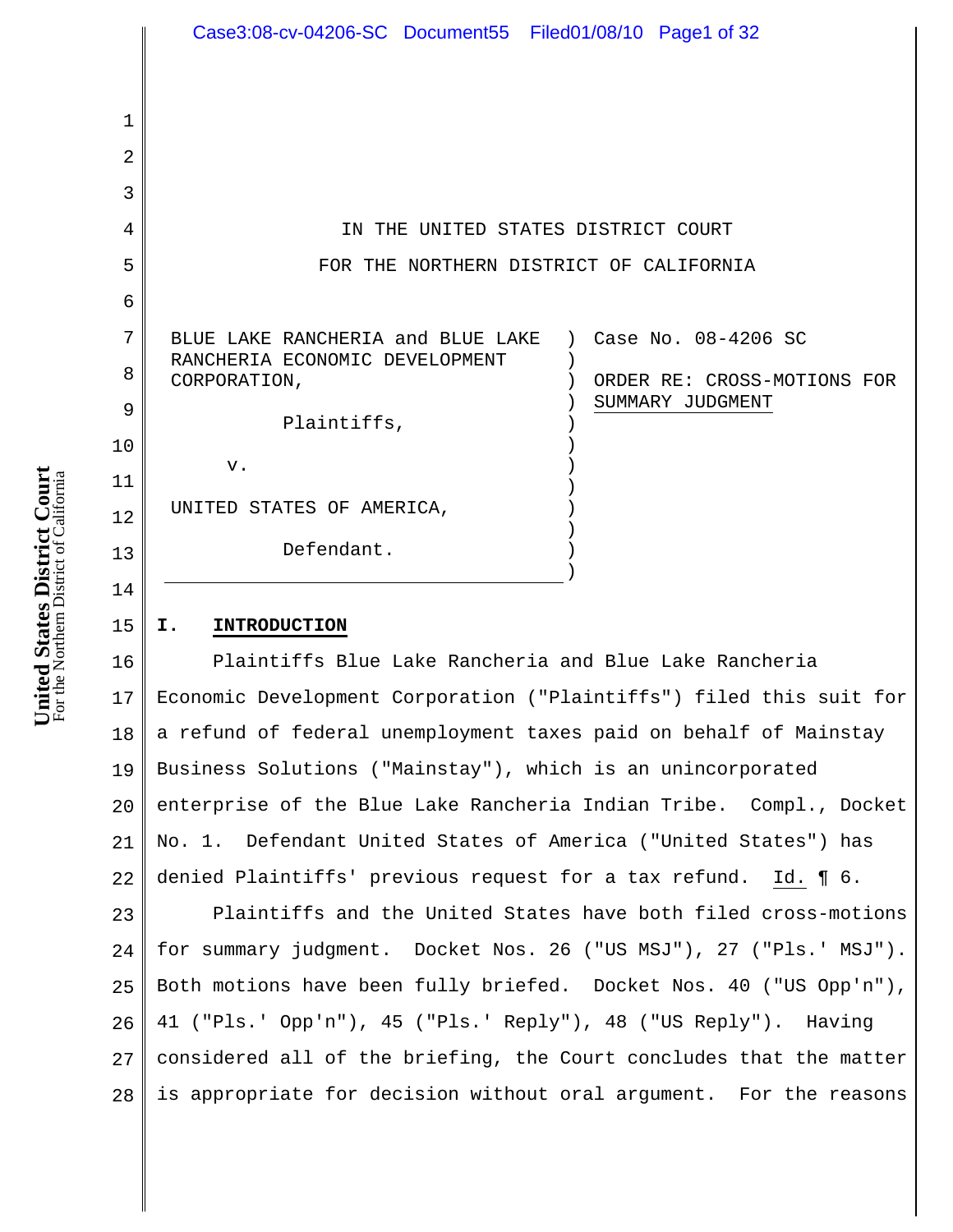1 2 3 stated below, the Court GRANTS the United States' Motion for Summary Judgment and DENIES Plaintiffs' Motion for Summary Judgment.

#### **II. BACKGROUND**

4

5

6

# **A. Overview of Federal Unemployment Taxes**

7 8 9 10 11 12 13 14 15 Under the Federal Unemployment Tax Act ("FUTA"), there is "imposed on every employer . . . for each calendar year an excise tax, with respect to having individuals in his employ, equal to . . . 6.2 percent . . . of the total wages . . . paid by him during the calendar year."  $26$  U.S.C. §  $3301.^1$  The term "total wages" can be somewhat misleading, since FUTA exempts from its definition of "wages" all payment to a single employee in excess of \$7000. See id. § 3306(b)(1). This effectively caps the wages relevant for calculating FUTA liability at \$7000 per employee.

16 17 18 19 20 21 22 23 24 25 26 The scheme set down by FUTA is not purely federal in nature; rather, the statute is part of a joint federal-state unemployment insurance program. See Inlandboatmen's Union of Pac. Nat'l Health Benefit Trust v. United States, 972 F.2d 258, 259 (9th Cir. 1992). "Prior to 1935, very few states had enacted unemployment compensation schemes. Absent federal encouragement, states had been reluctant to impose an unemployment tax for fear of placing themselves at a competitive disadvantage with respect to business interests." Id. (citing Steward Machine Co. v. Davis, 301 U.S. 548, 588 (1936)). To this end, FUTA encourages states to create their own unemployment insurance funds, and allows taxpayers to

27

i<br>S

<sup>28</sup>  $1$  Unless otherwise noted, all statutory citations are to the Internal Revenue Code ("IRC"), Title 26 of the United States Code.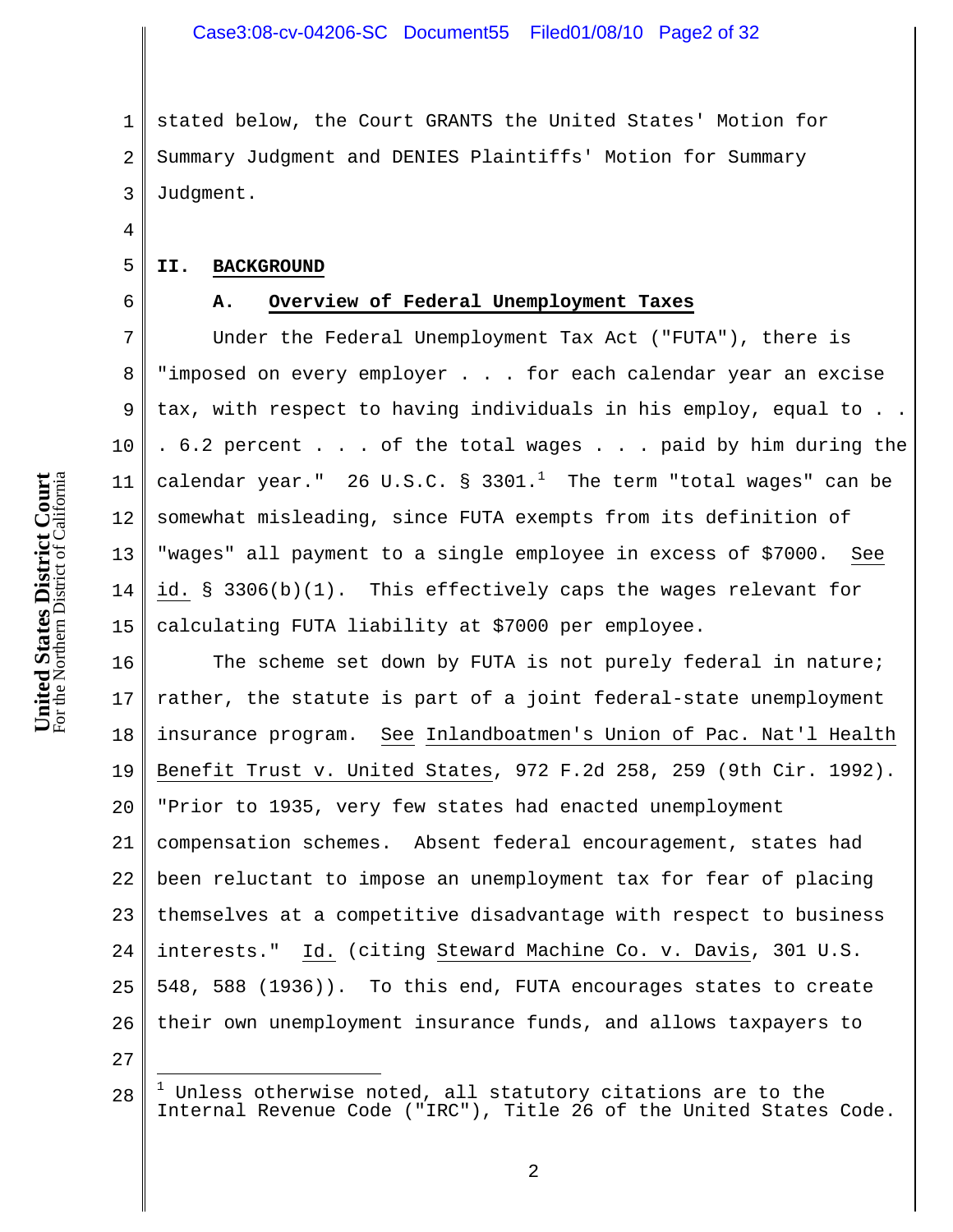## Case3:08-cv-04206-SC Document55 Filed01/08/10 Page3 of 32

1 2 3 4 5 6 7 credit the amount of contributions paid to the state fund against the  $6.2$ % federal tax imposed by FUTA. See 26 U.S.C. §§ 3302-03.<sup>2</sup> The ceiling for this credit is capped, and the applicable cap in this case was set so as to reduce the amount of federal unemployment taxes to no less than 0.8% of the "total wages" for each person in Mainstay's employ. See id. § 3302(b); Pls.' MSJ at 4; US Reply at 12 n.5.

8 9 10 11 12 13 14 15 16 17 18 19 20 21 22 23 Section 3306(c) provides an exception to the definition of "employment" for the purposes of FUTA taxes, such that services performed "in the employ of a State, or any political subdivision thereof," are not considered "employment" for the purpose of calculating wages or determining liability under FUTA. 26 U.S.C. § 3306(c)(7). In 2000, this provision was amended to extend the exception to include "service performed . . . in the employ of an Indian tribe, or any instrumentality" thereof. Community Renewal Tax Relief Act of 2000, Pub. L. No. 106-554, § 166(a), (d), 114 Stat. 2763, 2763A-627 (2000). The clear purpose of this amendment was to exempt Indian tribes from FUTA liability to the same extent as state governments. See H.R. Conf. Rep. 106-1033, p.\*1000 (2000) ("[A]n Indian tribe (including any subdivision, subsidiary, or business enterprise chartered and wholly owned by an Indian tribe) is treated like a non-profit organization or State or local government for FUTA purposes (i.e., given an election to choose the

24

<sup>25</sup> 26 27 28 i 2 Section 3302(b) also provides for an "additional credit," if an employer is entitled to pay less than the maximum amount due for state unemployment taxes, equal to the difference between the amount actually paid and the maximum amount chargeable by the state. 26 U.S.C. § 3302(b). This allows the states to create incentives for employers, by charging certain employers lower state unemployment taxes without those tax cuts being countervailed by higher federal unemployment taxes.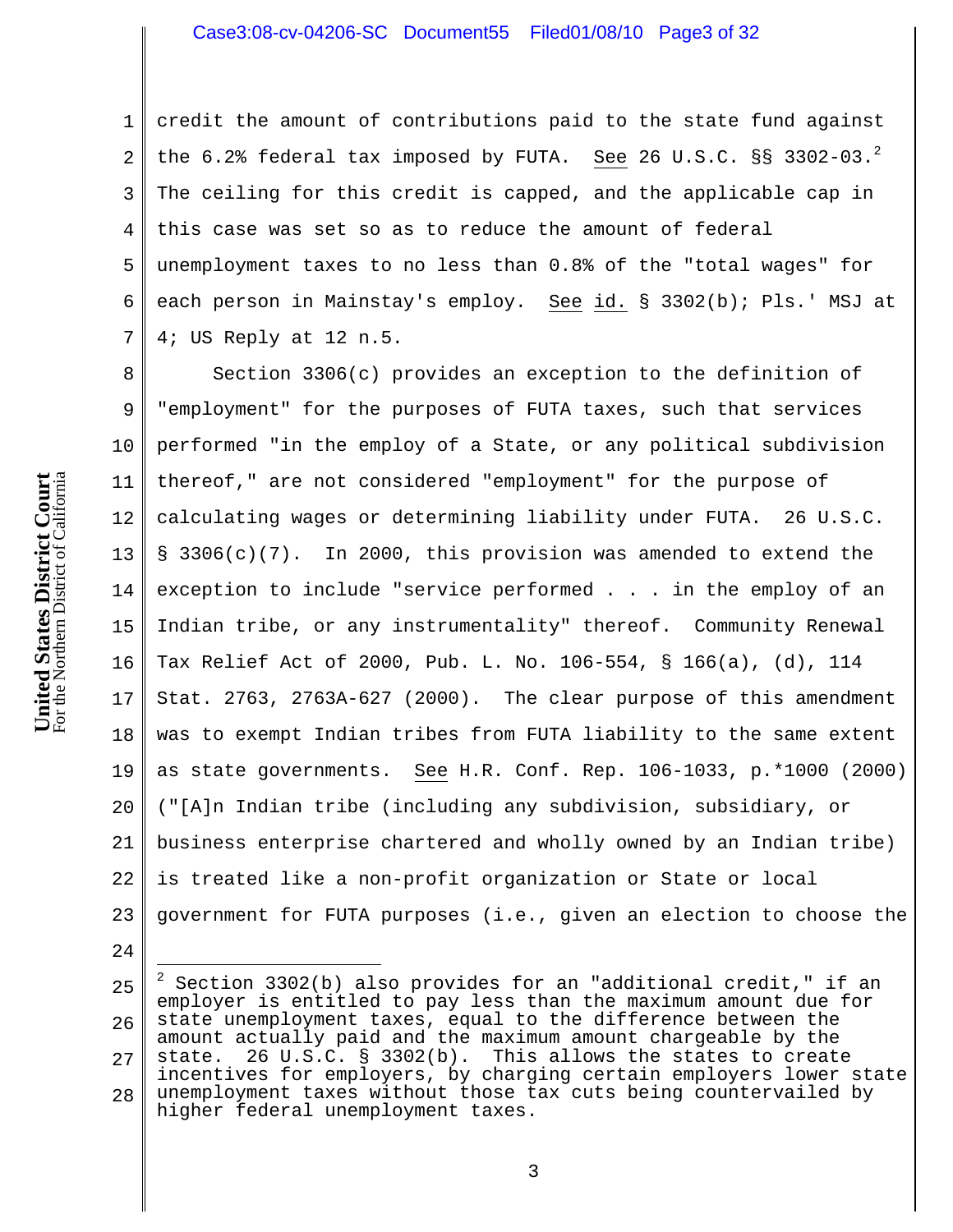## Case3:08-cv-04206-SC Document55 Filed01/08/10 Page4 of 32

1 2 3 4 5 6 7 8 9 10 11 reimbursement treatment).").<sup>3</sup> This amendment allowed Indian tribes, like government employers, to elect "to pay (in lieu of [regular state unemployment taxes]) into the State unemployment fund amounts equal to the amounts of compensation attributable under the State law to such service." 26 U.S.C. § 3309. In other words, FUTA not only exempts Indian tribes from federal unemployment tax liability, but also requires states to give each Indian tribe a chance to opt out of paying state unemployment taxes, so long as the Indian tribe elects to reimburse the state for the actual costs of providing unemployment benefits to its own employees (the "reimbursement method").

12

17

i.

### **B. Overview of Mainstay's Business**

13 14 15 16 Blue Lake Rancheria is a federally recognized Indian tribe, located primarily in Blue Lake, California. Compl. ¶ 1. It consists of about fifty-three members. See Green Decl. Ex A ("Blue Lake Rancheria Website"). $^4$  According to Plaintiffs, in May of 2003

<sup>18</sup> 19 20 21 22 23 24 <sup>3</sup> Plaintiffs have submitted a Request for Judicial Notice, Docket No. 33, which includes three documents that demonstrate that the 2000 amendment "intended the exemption of tribes from FUTA tax to further the long-held federal goal of promoting tribal economic development and self-sufficiency," Pls.' MSJ at 5. These documents are relevant as background, however they are not probative of the issue at hand, i.e., the intended scope of the FUTA exemption as to state governments or Indian tribes. Although the Court DENIES Plaintiffs' Request for Judicial Notice, it notes that the message of the attached documents -- that Congress intended by this amendment to assist Indian tribes -- is evident on the face of the statute. This denial therefore does not affect the outcome of this Order. <sup>4</sup> Phyllis Green ("Green"), Internal Revenue Agent, submitted a

<sup>25</sup> 26 27 declaration in support of the US MSJ. Docket No. 27. Plaintiffs have objected to much of this declaration, including the attached printout of the Blue Lake Rancheria Website, on the basis that Green has not established personal knowledge of the facts represented therein. Docket No. 43. The Court OVERRULES Plaintiffs' objection with respect to this website, and takes

<sup>28</sup> judicial notice of this document. Because these facts are not subject to reasonable dispute, and are capable of determination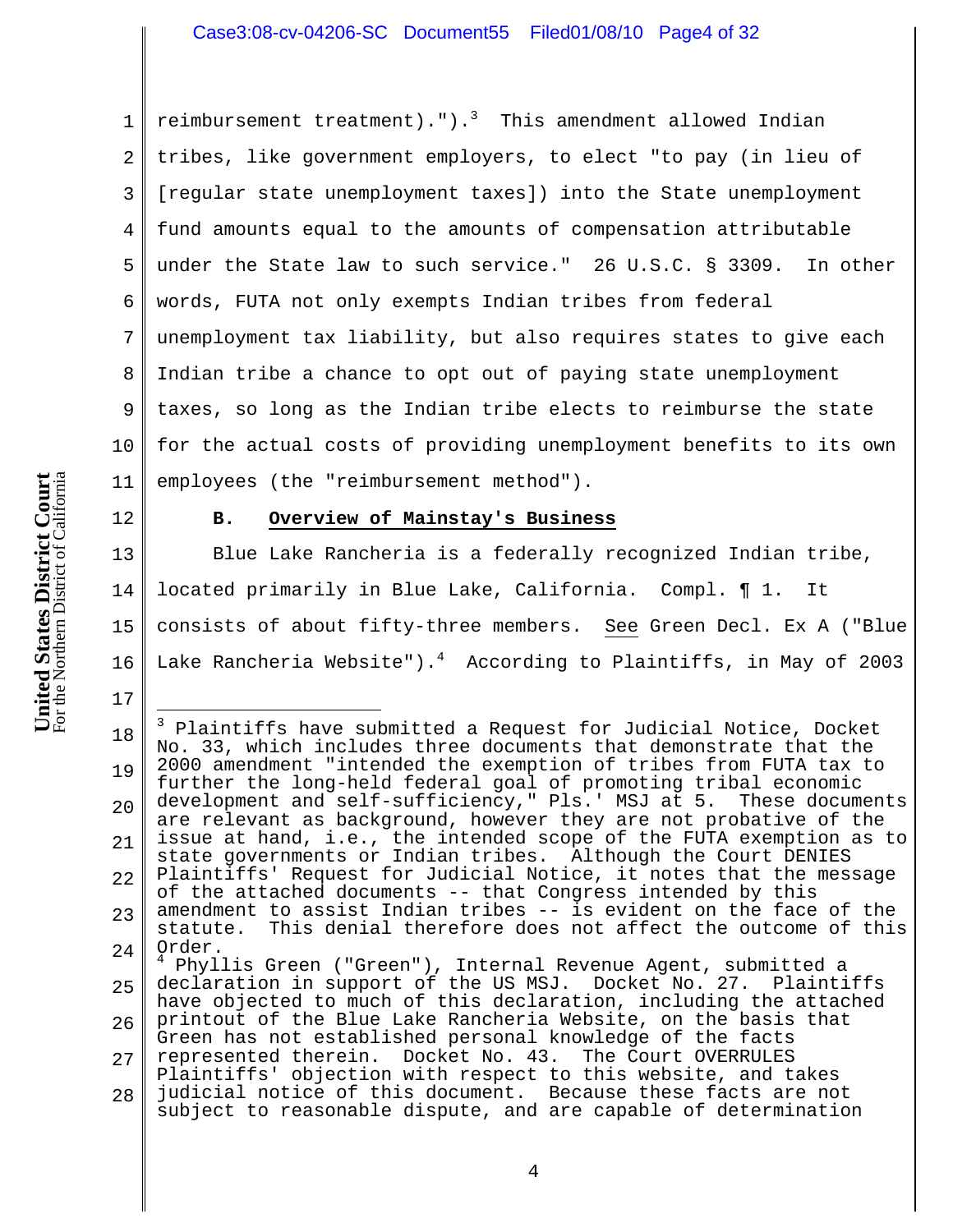## Case3:08-cv-04206-SC Document55 Filed01/08/10 Page5 of 32

1 2 3 4 5 6 7 8 9 10 the tribe established Mainstay Business Solutions ("Mainstay"), which operates as "an employee staffing organization." Id. Since 2006, Mainstay has been under the control of the Blue Lake Rancheria Economic Development Corporation, a tribal corporation, and Plaintiffs contend that Mainstay continues to operate as a subdivision or instrumentality of the tribe. Id. ¶¶ 1-2. Since its establishment in 2003, Mainstay "experienced explosive growth." Hansen Decl. ¶ 4.<sup>5</sup> Plaintiffs claim that, during 2003 and 2004, Mainstay was responsible for paying the wages of approximately 39,000 employees located in three states. Compl., ¶¶ 8-9.

11 12 13 14 15 16 17 18 19 20 21 22 23 According to Plaintiffs, Mainstay's business involves providing temporary and permanent employee staffing services to small and medium-sized businesses, primarily in the state of California. Id. ¶ 2. In order to do this, "Mainstay entered into a Standard Customer Agreement with each of its clients, and hired the client's employees as its own." Id. In effect, Mainstay then leased those employees back to its client, while maintaining payroll and other responsibilities related to human resource management. See Pls.' MSJ at 6. It also operated as a temporary staffing company, whereby "Mainstay entered into a Third Party Agreement with the temporary staffing agency, and hired its own employees the 'temps' referred by the agency to its own clients." Hansen Decl. ¶ 2. Most (70-75%) of the individuals that Mainstay

24 25 26 27 i using sources whose accuracy cannot reasonably be questioned, judicial notice is appropriate. See New Mexico ex rel. Richardson v. BLM, 565 F.3d 683, 702 n.22 (10th Cir. 2009) (taking judicial notice of data on web sites of federal agencies). The Court finds the website, which purports to be maintained by the tribe itself, to be reliable.

28 5 Michael Hansen ("Hansen"), CEO of Mainstay during 2003 and 2004, submitted a declaration in support of Plaintiffs' Motion for Summary Judgment. Docket No. 31.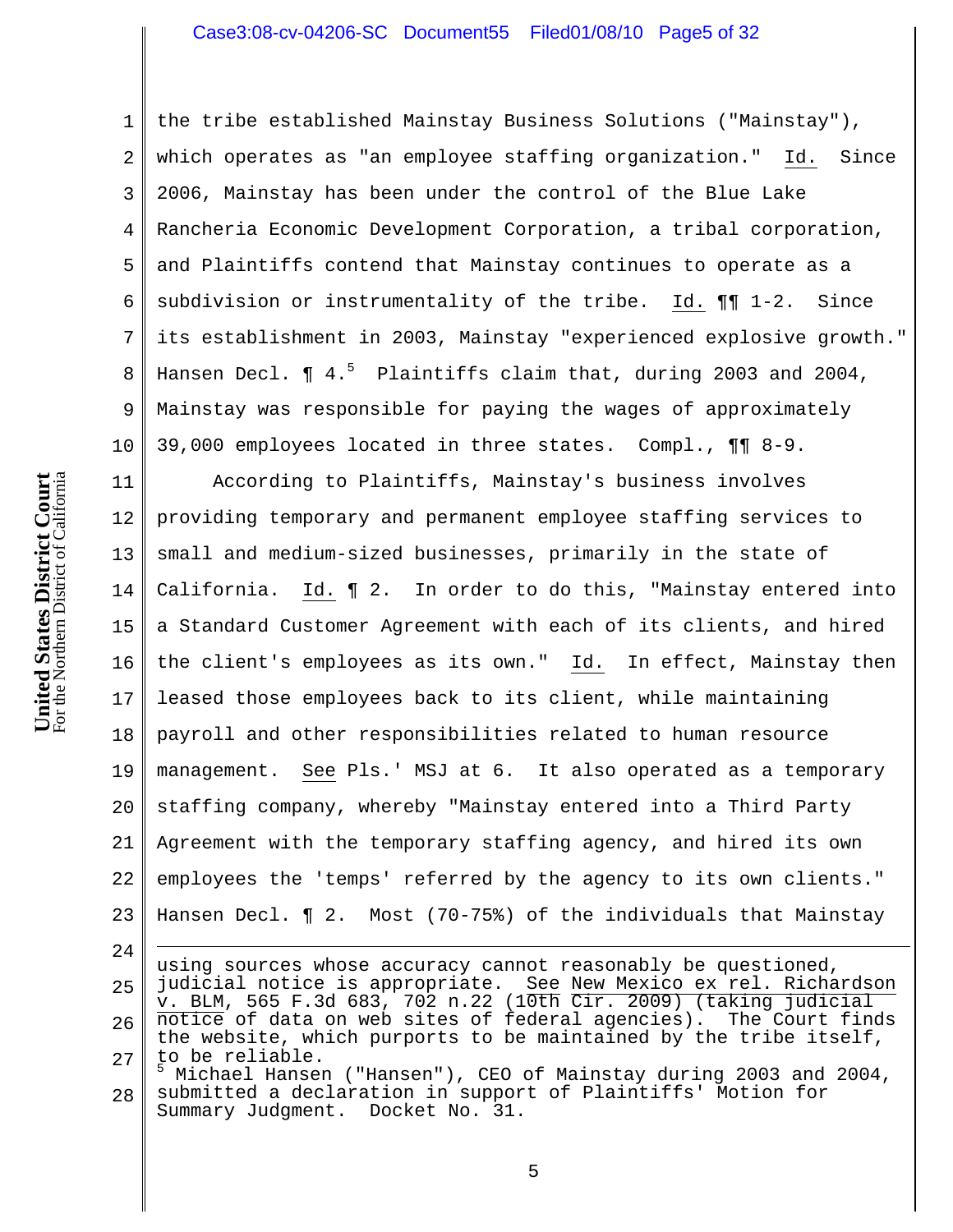## Case3:08-cv-04206-SC Document55 Filed01/08/10 Page6 of 32

so employed were from the leasing side of its business. Id. ¶ 3.

2 3 4 5 6 7 8 9 10 11 12 13 14 15 16 17 When Mainstay signed a contract with new clients, it would send a Human Resource Manager ("HRM") to its clients' work sites to meet "with the employees in groups and individually to inform them that Mainstay would be their new employer, to review Mainstay's employment policies, . . . and to ensure that all Mainstay new hire paperwork was filled out by each employee . . . ." Sparks Decl. **¶** 3.<sup>6</sup> The employees were told that "their daily work activities would be directed by supervisors at the worksite, and their wages, benefits, employment rules and related policies would be directed by Mainstay." Id. ¶ 4. The HRM would also meet with the client and its managers and supervisors (some of whom were also becoming Mainstay employees). Id. ¶ 3. Mainstay told its clients that "[t]he goal of the working relationship between our two companies is to relieve you of these time consuming hassles so you can concentrate on your real job, managing your business." Sparks Decl. Ex. 2 ("Management Guide") at 4.

18 19 20 21 22 23 24 25 26 While Mainstay would integrate itself "into areas involving employee services, [the clients'] employees still work for [the clients'] company and [the clients] still direct their day-to-day activities in the workplace." Id. at 4. Mainstay's Employee Handbook reflected that the employees' "day-to-day job duties, hours and activities will be directed and supervised by management at your worksite company." Sparks Decl. Ex. 1 ("Employee Handbook") at 5. The clients were required to "furnish Mainstay with employee job descriptions, written notice of any material

<sup>27</sup> 28 6 Anne Sparks ("Sparks"), Director of Client Services for Mainstay, submitted a declaration in support of Plaintiffs' Motion for Summary Judgment. Docket No. 32.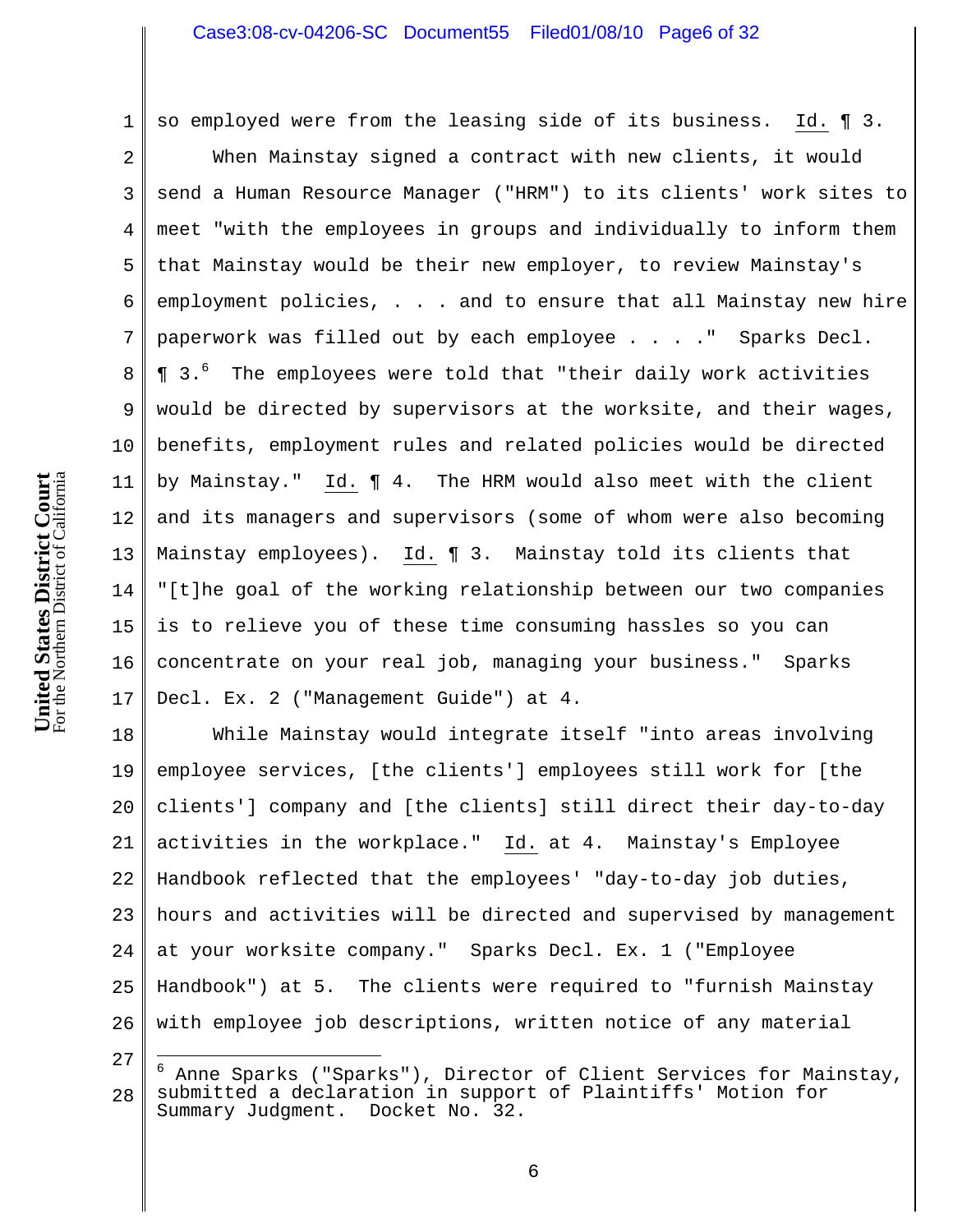## Case3:08-cv-04206-SC Document55 Filed01/08/10 Page7 of 32

1 2 3 4 change in an employee's assignment, and employee time cards." Hansen Decl. ¶ 3. Mainstay would invoice its clients for the employees' wages, although Mainstay would pay the employees whether the clients paid the invoices or not. Id. ¶¶ 13-14.

5 6 7 8 9 10 11 12 13 14 15 16 17 18 19 20 21 22 23 24 25 After Mainstay had hired its clients' previous employees, the employees would be paid through Mainstay's payroll, and Mainstay would provide the employees with worker's compensation insurance and employee benefits, and would provide its clients with assistance in complying with applicable local, state and federal employment laws. Hansen Decl. ¶ 3. Pursuant to its various Standard Customer Agreement Forms, "Mainstay maintained the right to recruit, screen and hire employees for assignment at its clients' businesses; maintained responsibility for terminating employees, and maintained the right to determine and set the level of pay and fringe benefits for employees." Id. ¶ 5, Exs. 1, 2, 3 (collectively, "Standard Customer Agreements"). Mainstay would maintain personnel files and payroll records, withhold and report taxes, and issue W-2 forms to the employees. Hansen Decl. ¶ 5; Standard Customer Agreements. The clients would be unable to alter the compensation or benefits of the employees without Mainstay's "express written agreement." See Standard Customer Agreements. Under the terms of the contracts, clients could decide that they no longer wished to "accept the service of any particular Mainstay solutions employee," at which point they would notify Mainstay. $^7$ Id. Similarly, Mainstay directed its clients to seek approval from

<sup>26</sup> 27 28 7 Upon the involuntary termination of an employee, Mainstay claims that it would "attempt to place that employee with a leasing or temporary staffing agency client in the local community," Hansen Decl. ¶ 7, however "Mainstay did not attempt to place individuals

terminated for misconduct or absenteeism," Sparks Decl. ¶ 16.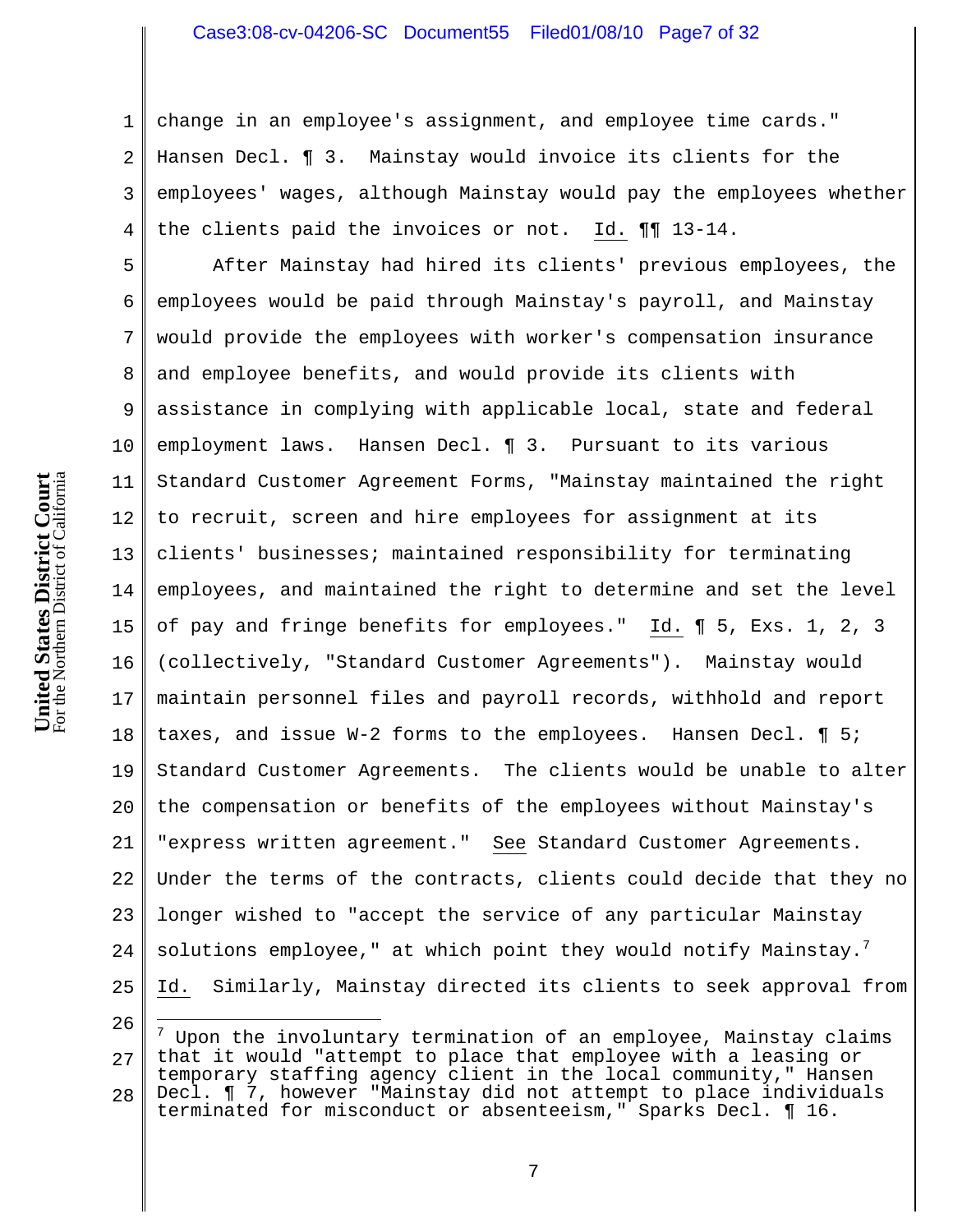1 2 3 Mainstay before they hired job applicants, although the responsibility for interviewing the employees apparently fell upon the clients' management. See Management Guide at 6-7.

# **C. Mainstay's Tax Liabilities**

5 6 7 8 9 10 11 12 13 During the years 2003 and 2004, Mainstay fully paid the amount due for its federal FUTA taxes, and did not assert immunity as an Indian tribe "[b]ecause Mainstay's exempt status . . . had not been fully resolved . . . ." Hansen Decl. ¶ 17. Mainstay is now seeking a refund for the federal unemployment taxes that it paid during this period. During the year 2003, it paid \$722,047 in federal unemployment taxes; in 2004 this figure rose to \$1,283,892, for a total of \$2,005,939 over this two-year period. Strouse Decl.  $\P\P$  2-3, Exs. 1, 2. $8$ 

14 15 16 17 18 19 20 21 22 23 24 25 26 During 2003 and 2004, Mainstay did not initially pay for its liabilities for state unemployment taxes through the reimbursement method, and instead paid state unemployment taxes just as a nontribal taxpayer would pay. Id. Ex. 3 ("ALJ Order") at 2. In 2005, an administrative law judge ("ALJ") for the California Unemployment Insurance Appeals Board issued a decision that allowed Mainstay to use the reimbursement method to cover its liabilities for the state portions of its unemployment taxes. The ALJ stated that, under California Law, Mainstay "is a temporary staffing agency." Id. at 3. Under section 605 of the California Unemployment Insurance Code ("CUIC"), an employee of a temporary staffing agency is considered the employee of that agency for the purposes of the CUIC, even though the employee's work was performed

27

i

4

<sup>28</sup> 8 Jonathan Strouse ("Strouse"), counsel for Plaintiffs, submitted a declaration in support of Plaintiffs' Motion to Dismiss. Docket No. 29.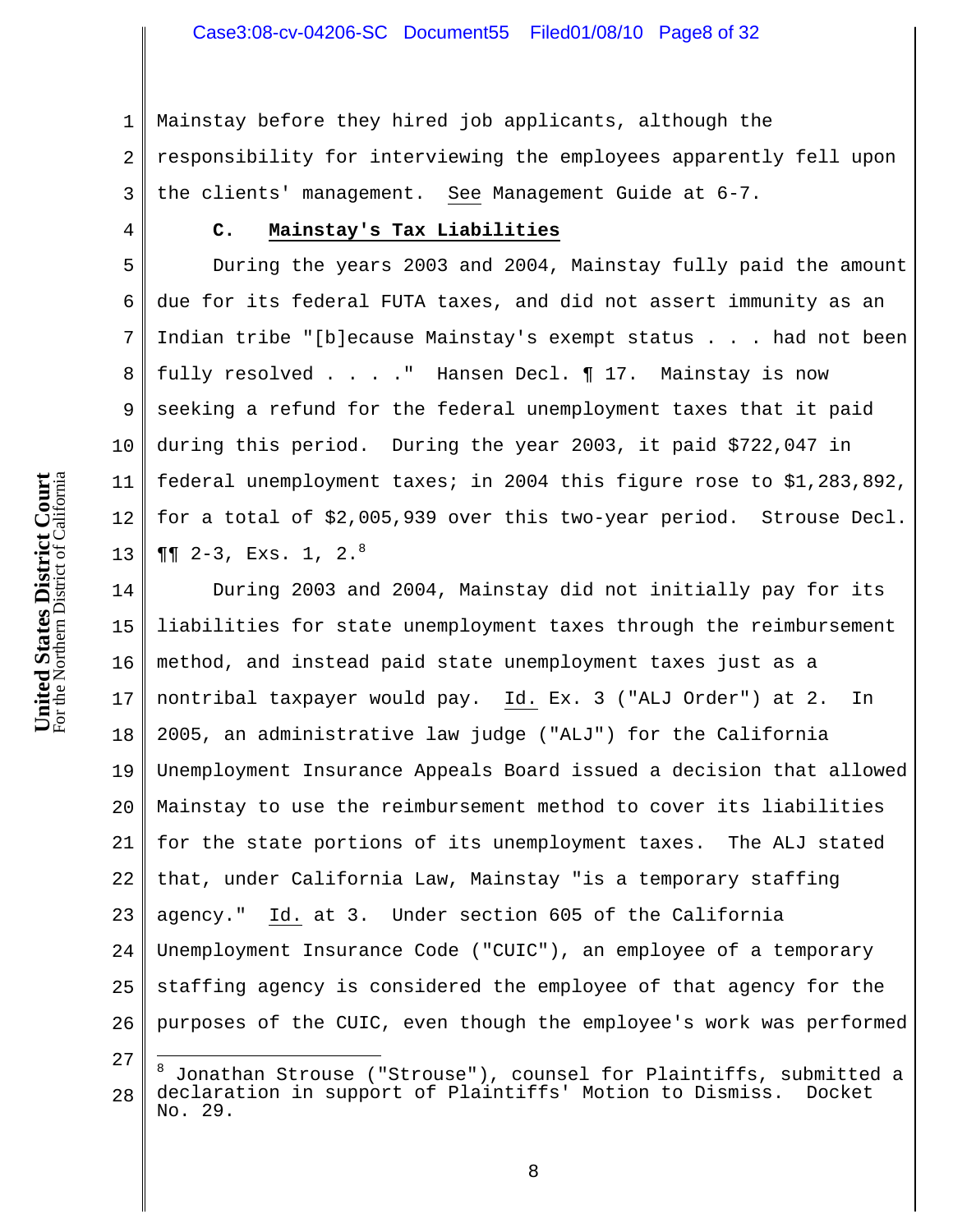## Case3:08-cv-04206-SC Document55 Filed01/08/10 Page9 of 32

1 2 3 4 5 6 7 8 9 10 11 12 13 for the agency's client, regardless of "the common law rules applicable in determining the employer-employee relationship . . . ." CUIC § 606.5(a), (c). The ALJ reasoned that "[a]lthough the actual services of Mainstay Business Solutions employees are services of individuals that work for third-party customers, they are employees of Mainstay under section 606.5 of the [CUIC], and the primary operation of Mainstay Business Solutions was for the benefit of Blue Lake Rancheria." ALJ Order at 6-7. The ALJ also reasoned that because Mainstay's revenues were used for tribal purposes, Mainstay "is performing services for the benefit of Blue Lake Rancheria as well as Mainstay." Id. at 7. Mainstay may therefore elect to pay for its state unemployment tax liabilities as an Indian tribe, through the reimbursement method.

14

16

#### 15 **III. LEGAL STANDARD**

#### **A. Summary Judgment**

17 18 19 20 21 22 23 24 25 26 27 28 Summary judgment under Rule 56(c) of the Federal Rules of Civil Procedure may be granted where the pleadings and materials on file show "that there is no genuine issue as to any material fact and that the moving party is entitled to judgment as a matter of law." A moving party that will have the burden of proof on an issue at trial must "affirmatively demonstrate that no reasonable trier of fact could find other than for the moving party." Soremekun v. Thrifty Payless, Inc., 509 F.3d 978, 984 (9th Cir. 2007). Where the nonmoving party will have the burden of proof at trial, the moving party "can prevail merely by pointing out that there is an absence of evidence to support the nonmoving party's case." Id. If the moving party fails to persuade the court that

For the Northern District of California **United States District Court**<br>For the Northern District of California **United States District Court**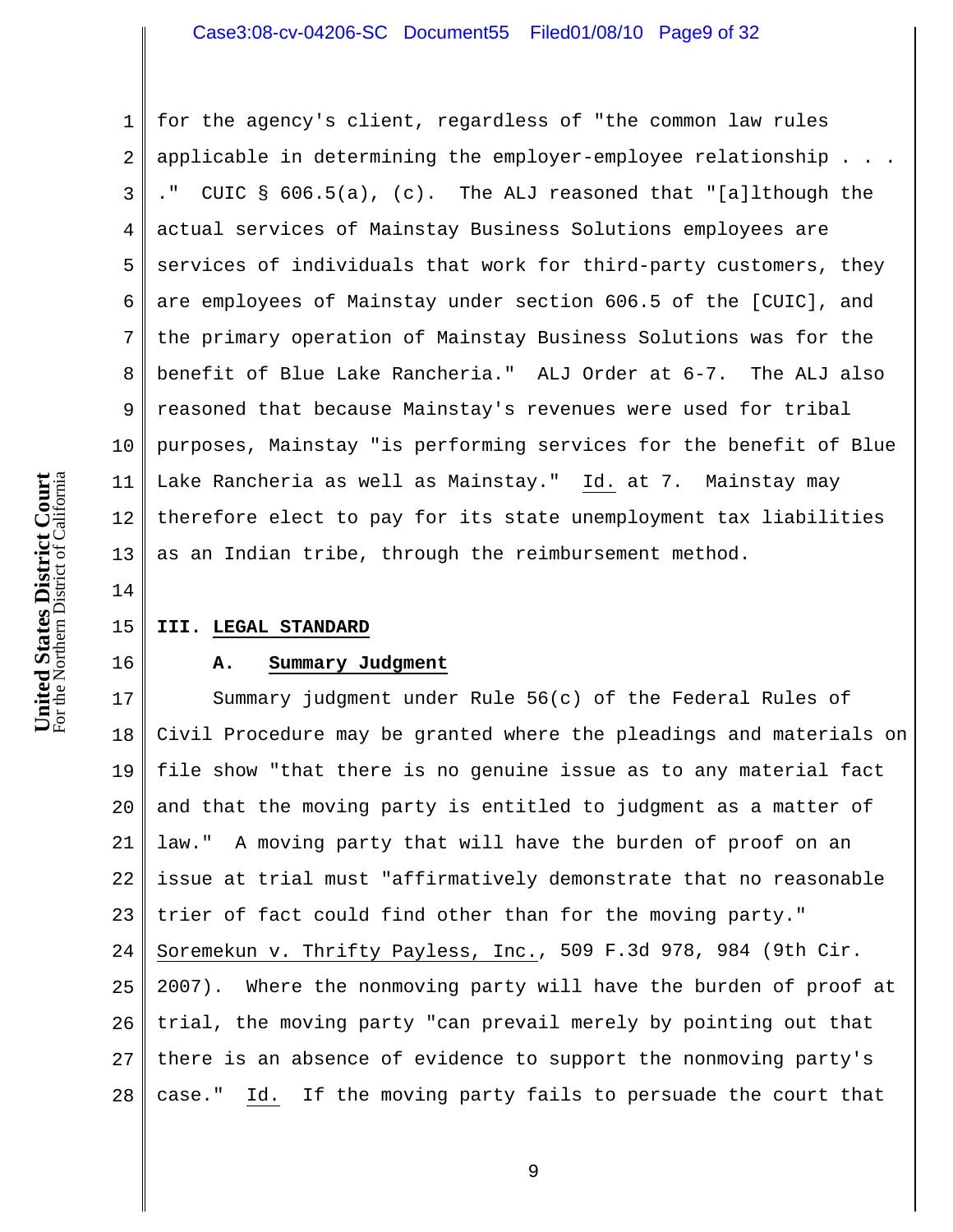## Case3:08-cv-04206-SC Document55 Filed01/08/10 Page10 of 32

1  $\overline{a}$ 3 4 5 6 7 there is no genuine issue of material fact, then "the nonmoving party has no obligation to produce anything, even if the nonmoving party would have the ultimate burden of persuasion at trial." Nissan Fire & Marine Ins. Co. v. Fritz Cos., 210 F.3d 1099, 1102 (9th Cir. 2000). However, if the moving party meets its initial burden, then the burden shifts to the nonmoving party to produce evidence supporting its claims or defenses. Id.

8

### **B. Burden of Proof**

9 10 11 12 13 14 15 16 17 18 19 20 21 22 "In a refund suit, the taxpayer bears the burden of proving both the error in the assessment and the amount of refund to which he is entitled." Brown v. United States, 890 F.2d 1329, 1334 (5th Cir. 1989); see also American Airlines, Inc. v. United States, 204 F.3d 1103, 1108 (Fed. Cir. 2000) (rejecting plaintiff's argument in refund suit that United States had burden of proof; listing cases). "Because the government will not have the burden of proof on [the plaintiff's] refund claim, it can meet its summary judgment obligation by pointing the court to the absence of evidence to support it. Once the government does so, [the plaintiff] must go beyond his pleadings and designate specific facts showing there is a genuine issue for trial." Cooper v. United States, 513 F. Supp. 2d 747, 751 (N.D. Tex. 2007) (citing Celotex Corp. v. Catrett, 477 U.S. 317, 324-25 (1986)).

23

### **C. Statutory Interpretation**

24 25 26 27 28 Although state and local statutes related to taxation "are to be construed liberally in favor of Indians, with ambiguous provisions interpreted to their benefit," Yakima v. Confederated Tribes, 502 U.S. 251, 269 (1992), the Ninth Circuit has recognized that "there is a different standard for exemptions from federal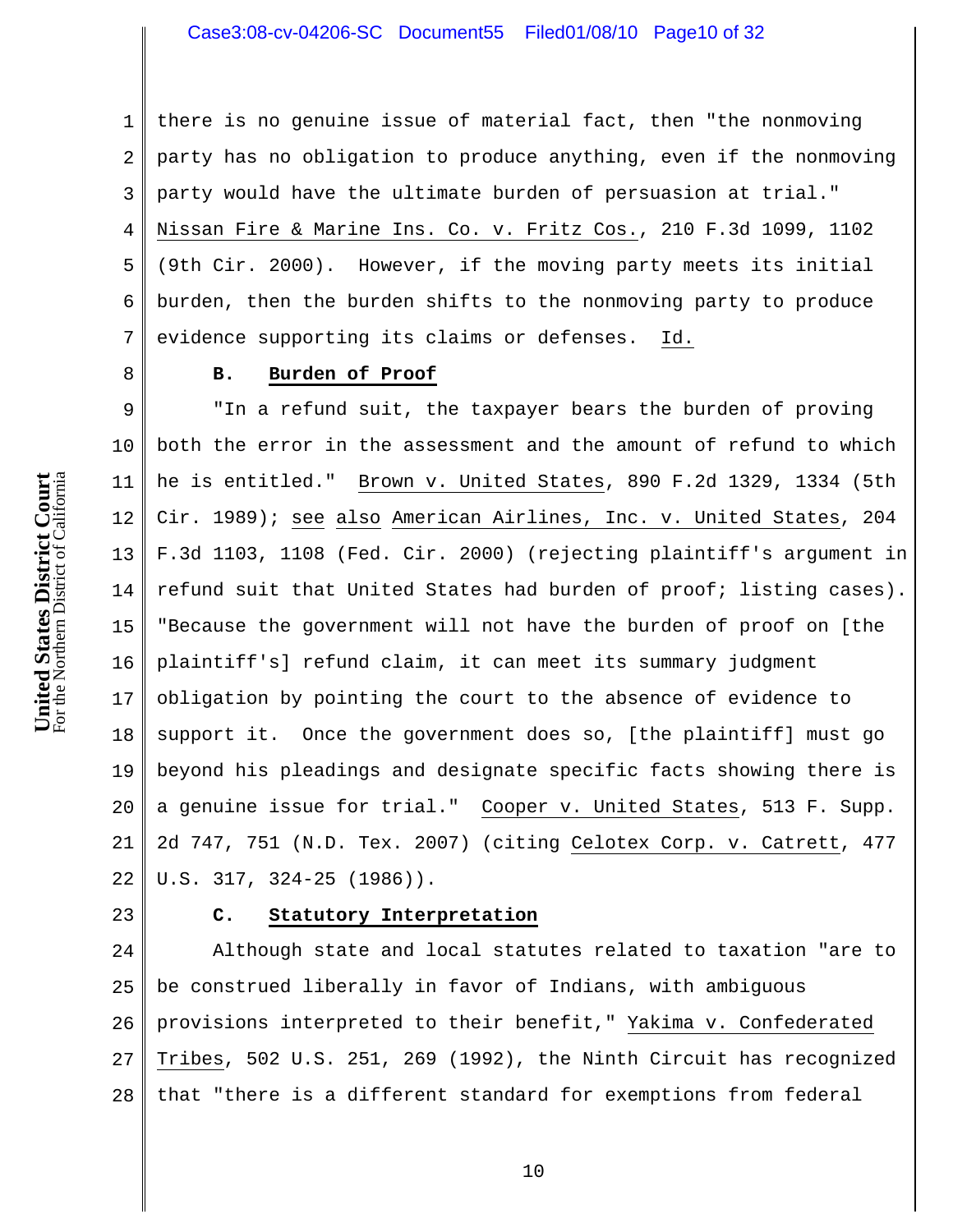## Case3:08-cv-04206-SC Document55 Filed01/08/10 Page11 of 32

1 2 3 4 5 6 7 8 9 taxation," Ramsey v. United States, 302 F.3d 1074, 1078 (9th Cir. 2002). "The different standards stem from the state and federal government's distinct relationships with Indian tribes. . . . For this reason, all citizens, including Indians, are subject to federal taxation unless expressly exempted." Id. (citations omitted). Where language exists to support an express exemption, the Court must "consider whether it could be 'reasonably construed' to support the claimed exemption." Id. (citing Hoptowit v. Commissioner, 709 F.2d 564, 566 (9th Cir. 1983)).

10

11

#### **IV. DISCUSSION**

12 13 14 15 16 17 18 19 20 21 22 23 24 25 26 27 28 The outcome of this case turns on whether those Mainstay employees whom it leases to its clients ("Leased Employees" or "LEs") should be considered "in the employ" of Mainstay for the purpose of reading the tribal exception to FUTA, 26 U.S.C. § 3306(c)(7). The United States contends that the exception will only apply where a tribal body is the common law employer of employees at issue. See US MSJ at 17. The United States argues that Mainstay is liable not as the common law employer of the LEs, but instead as a "statutory employer," i.e., the entity that is not the recipient of an employee's services, but which has control of the payment of an employee's wages, as recognized in a related provision of the IRC. See id.; 26 U.S.C. § 3401(d)(1). According to the United States, as an employee-leasing company, Mainstay is liable for FUTA payments as the statutory employer of the LEs, but its liability must be determined and calculated by reference to the LEs' common law employers -- the customers of Mainstay for whom the LEs purportedly performed their services. Id. Because its

For the Northern District of California **United States District Court**<br>For the Northern District of California **United States District Court**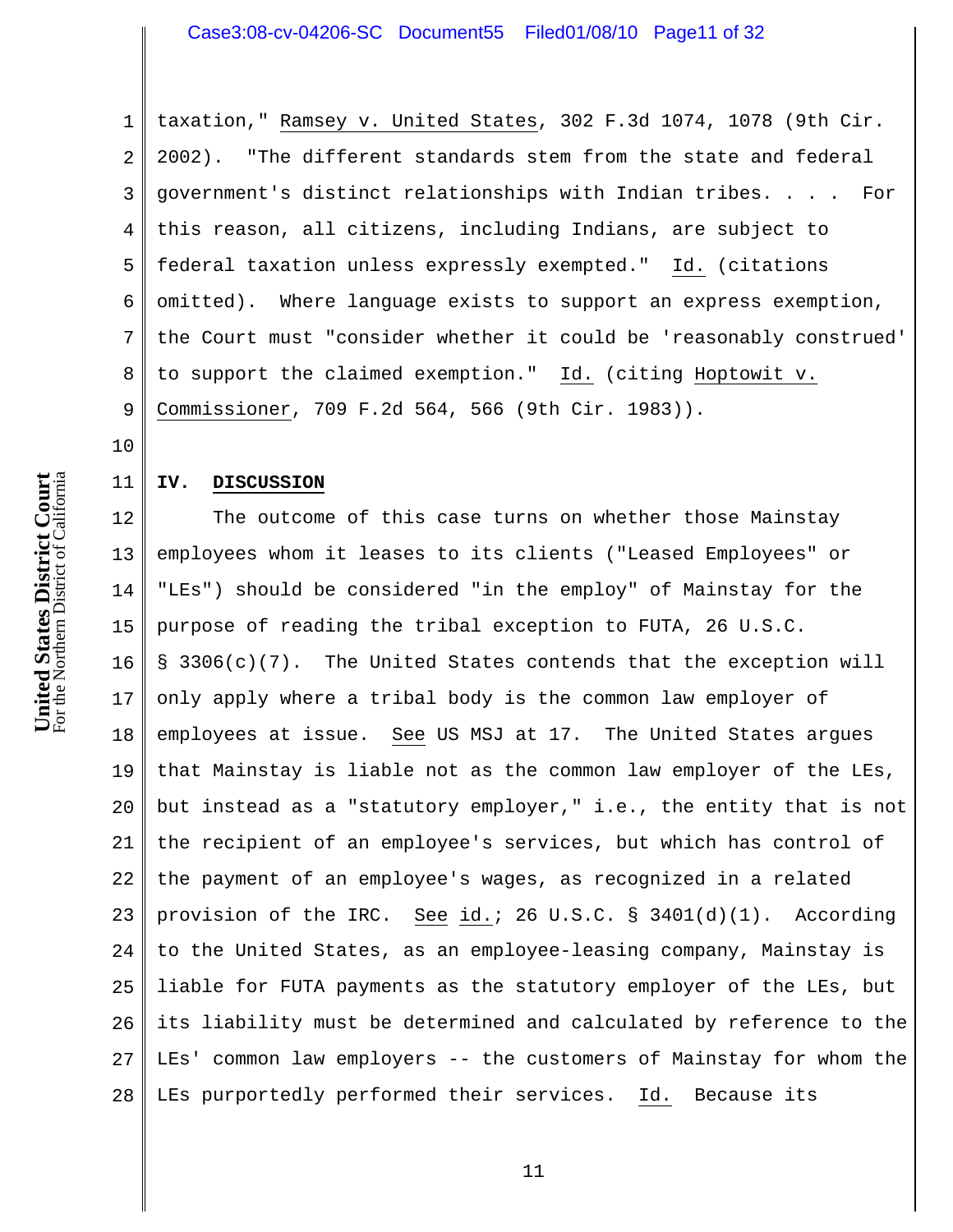## Case3:08-cv-04206-SC Document55 Filed01/08/10 Page12 of 32

1 2 3 4 5 6 customers were not tribal entities,<sup>9</sup> the tribal exception to the definition of "employment," found in § 3306(c)(7), should not apply. Id. Mainstay contends that the  $\S$  3306(c)(7) exception applies even if it is merely the statutory employer of the LEs, and that, in any event, it is also the common law co-employer of the LEs. Pls.' MSJ at 20-24.

7

#### **A. How the Tribal Exception Operates**

8 9 10 11 12 13 14 15 16 17 18 19 20 21 22 23 24 25 The Court begins its analysis with the language and structure of FUTA. FUTA liability depends upon a circuit of overlapping definitions, and it is necessary to examine each term in order to understand how the tribal exception operates. As previously noted, FUTA imposes "on every employer . . . for each calendar year an excise tax, with respect to having individuals in his employ, equal to . . . 6.2 percent . . . of the total wages . . . ." 26 U.S.C. § 3301. The tribal exception states that "services performed . . . in the employ of an Indian tribe" is not considered "employment." Id. § 3306(c)(7). The tribal exception is therefore an exception to the definition of "employment." Notably, FUTA's liability provision, § 3301, does not directly use the term "employment." However, FUTA's liability provision does expressly use the terms "employer" and "wages," id. § 3301, and both of these terms do incorporate the statutory definition of "employment." Id. §§  $3306(a) - (b)$ . In most situations, the tribal exception therefore operates by eliminating the statutory "employer" as well as statutory "wages."

26

i

To reiterate, the tribal exception does not specifically state

<sup>27</sup> 28 <sup>9</sup> Plaintiffs have submitted no evidence regarding the identities of its clients, and has never suggested that its clients were eligible for any exemption under FUTA.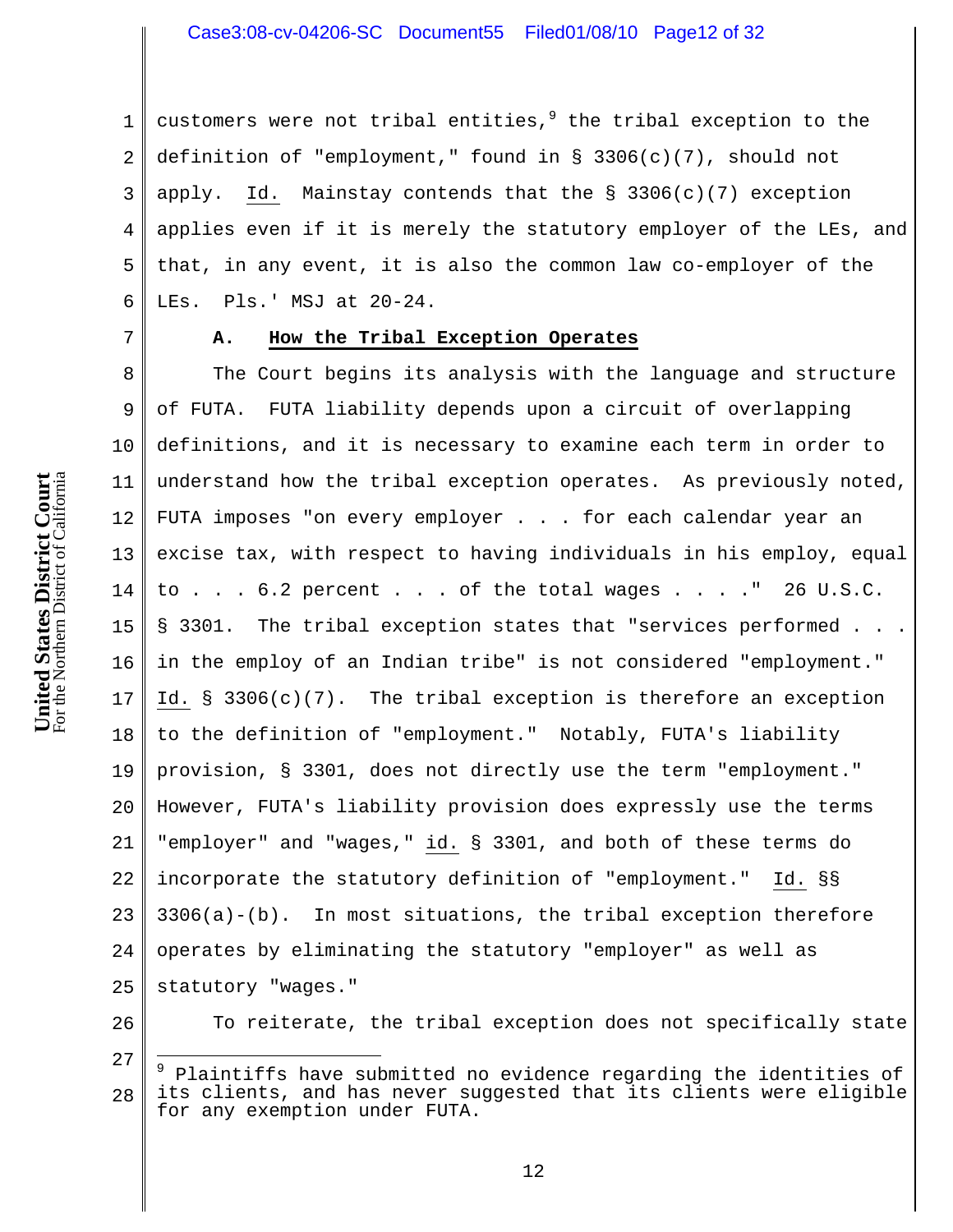## Case3:08-cv-04206-SC Document55 Filed01/08/10 Page13 of 32

1 2 3 4 5 6 7 8 9 10 11 12 13 14 15 16 17 18 that Indian tribes are exempt from FUTA liability -- rather, it states that "services performed . . . in the employ of an Indian tribe" is not considered "employment" for the purposes of construing FUTA. Id. § 3306(c)(7). Generally, FUTA borrows the concept of "employment" from the common law. In most employment situations, where none of the twenty-one different exceptions to "employment" found in § 3306(c) apply,<sup>10</sup> "employment" exists whenever services are performed "by an employee for the person employing him." Id. § 3306(c). To determine whether services are provided by an "employee," FUTA borrows the definition of "employee" from FICA, § 3121(d), which includes "any individual who, under the usual common law rules applicable in determining the employer-employee relationship, has the status of an employee." Id. §§ 3121(d)(2), 3306(i). The tribal exception therefore normally operates by eliminating the existence of statutory "employment" where services performed in a common law relationship between an employer and employee would normally lead to the existence of "employment."<sup>11</sup>

19 20 21 22 23 As noted above, the definition of "employment" is critical to the creation of FUTA liability in two different ways. The first way that "employment" is used by FUTA is to define "wages." FUTA imposes liability upon employers based upon the "total wages" paid to individuals in its employ. Id. § 3301. Wages are defined as

24

25 26 27 10 Examples of other exemptions include agricultural labor, domestic service, service performed in the employ of one's son, daughter or spouse, and service performed in the employ of a religious, charitable, or educational institution. See 26 U.S.C. §  $3306(c)$ .<br><sup>11</sup> FTCA C

28 11 FICA does create several additional categories of "employee," 26 U.S.C. § 3121(d), however no party has argued that any of these categories are relevant to this dispute.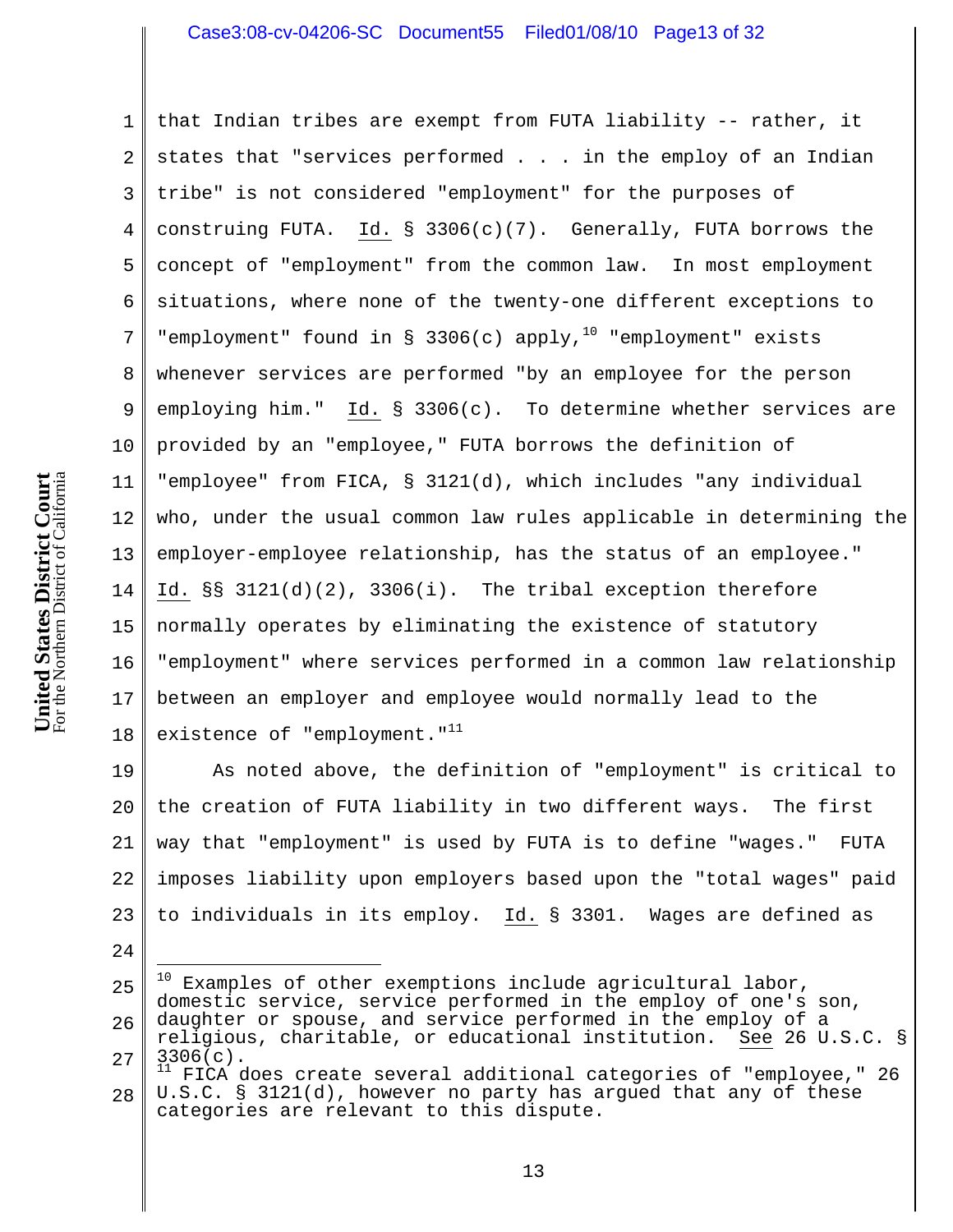### Case3:08-cv-04206-SC Document55 Filed01/08/10 Page14 of 32

1 2 3 4 5 6 7 "all remuneration for employment," up to the first \$7000 of remuneration. Id. § 3306(b). Therefore if there is no "employment," there can be no "wages" and there will be no basis for FUTA liability. This is one way that an exception to the definition of "employment" -- such as the exclusion of services provided to a tribal body -- can result in an exception to liability under FUTA.

8 9 10 11 12 13 14 15 16 17 18 19 The second way that "employment" is used by FUTA is to define "employer." An "employer" is anyone who (A) during a calendar quarter, pays wages of at least \$1500, or who (B) employed at least one individual "in employment" on at least twenty days during a calendar year or preceding calendar year, each day being on a different calendar week. Id. § 3306(a). Under the first prong, in the absence of "employment" there will be no wages, and therefore no "employer." Under the second prong, no individual would be employed "in employment," and thus there would be no "employer." An exception to "employment" -- such as the exclusion of services provided to a tribal body -- can therefore render FUTA inoperative by eliminating the existence of a statutory "employer." $12$ 

20 21 22 The Court makes two observations based upon the textual analysis of FUTA and its tribal exception. First, it is clear that the exceptions to FUTA liability, including the tribal exception,

23 24 25 26 27 28 i.  $12$  The Court notes that this statutory definition of "employer" was added in 1970. See Employment Security Amendments of 1970, 91 Pub. L. No. 373, 84 Stat. 695 (1970). The purpose of this amendment was apparently "to narrow the scope of the 'small employer' exception to the FUTA definition of 'employer,'" which certain taxpayers were apparently abusing to avoid FUTA liability. See Cencast Servs., L.P. v. United States, 62 Fed. Cl. 159, 162 (Fed. Cl. 2004) (discussing history and implications of FUTA's definition of "employer"). The Court notes that the role of FUTA's definition of "employer" has been limited, at least in the calculation of FUTA liability. See id.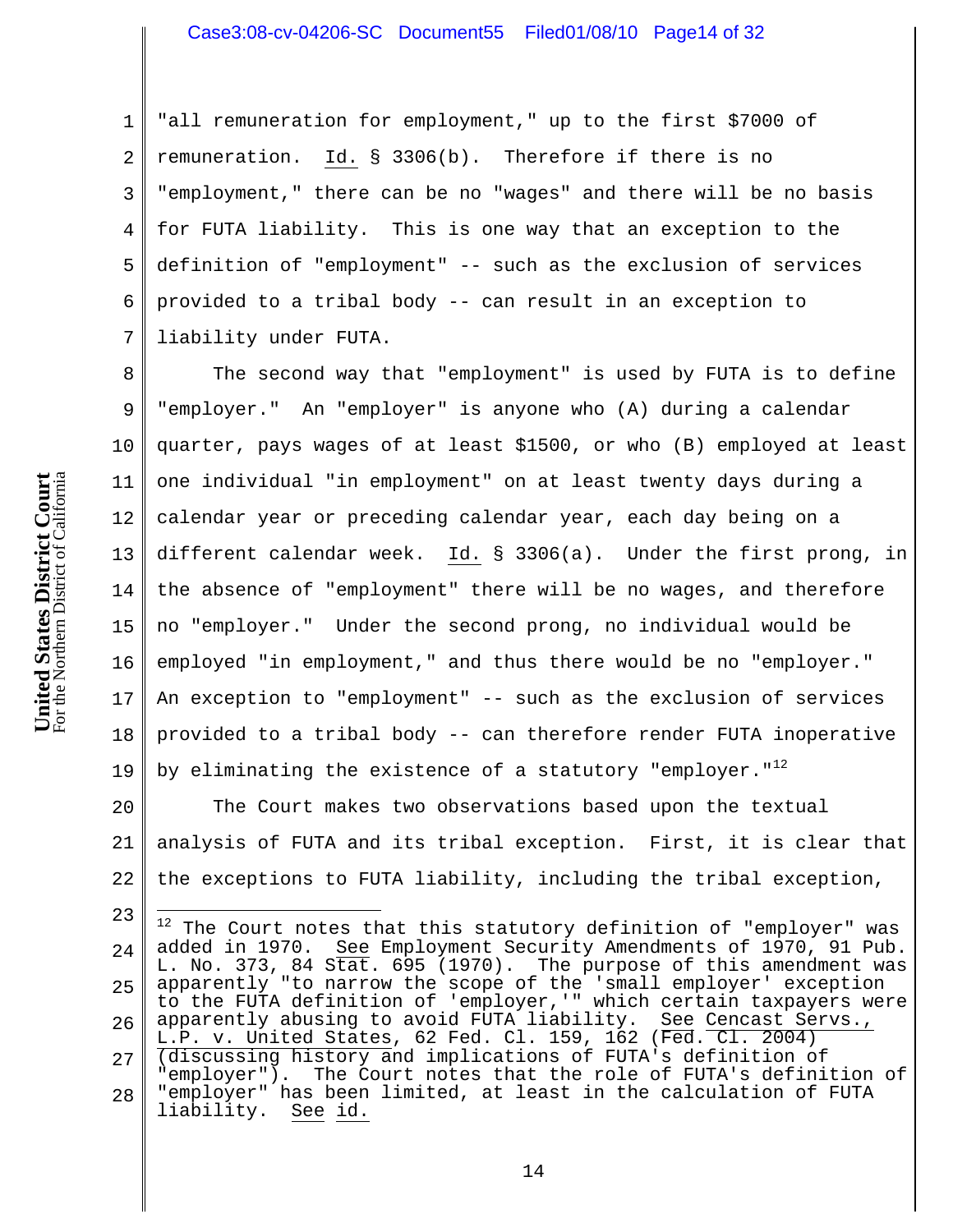## Case3:08-cv-04206-SC Document55 Filed01/08/10 Page15 of 32

1 2 3 4 5 6 7 8 operate by removing both statutorily defined "wages" and "employer" from an otherwise normal employment relationship. Consequently, if the situation of a particular taxpayer requires that other provisions of the IRC control the determination of whether an "employer" or "wages" exist, this will obviously raise questions about how or whether the exceptions should apply. As this Order discusses below, Mainstay's relationship with its LEs requires this Court to examine other provisions to resolve its FUTA liability.

9 10 11 12 13 14 15 16 17 18 19 20 21 22 23 24 25 26 27 Second, the text and structure of FUTA generally premises FUTA liability upon the existence of common law employment relationships -- i.e., if there is no "employee," §§ 3121(d), 3306(i), and therefore no "employment," § 3306(c), and therefore no "wages," § 3306(b), or "employer," § 3306(a), both of which are required by the general liability provision of § 3301. This textual reading is consistent with the IRS' historical interpretation of FUTA. The IRS has long focused on the common law employer as the relevant employer for assessing FUTA liability, even where other entities are responsible for paying the wages of employees. The United States cites a number of rulings that show that the common law employer has historically been the proper employer for imposing FUTA and FICA liability, even though a third party is actually responsible for paying the employees in question. See, e.g., Rev. Rul. 57-145, 1957-1 C.B. 332 (1957); Rev. Rul. 57-316, 1957-2 C.B. 626 (1957); see also S.S.T. 154, 1937-1 C.B. 391 (1937) (Treasury ruling stating that, where employee performs work for subsidiary but is paid by parent company, "the subsidiary for which the services are performed is considered the employer"); Rev. Rul. 69-

For the Northern District of California **United States District Court**<br>For the Northern District of California **United States District Court**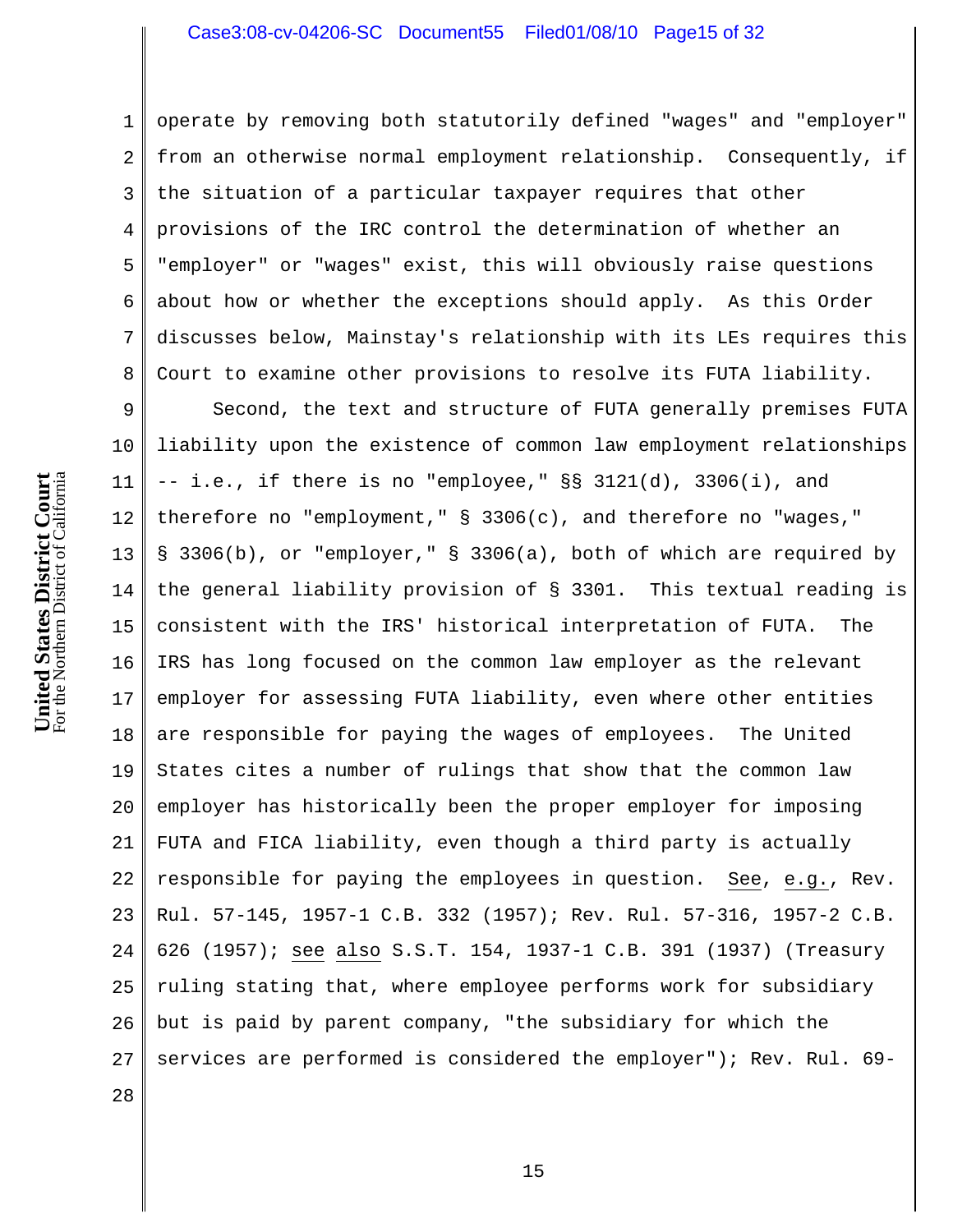316, 1969-1 C.B. 263 (1969) (same).<sup>13</sup>

2

1

## **B. The Role of Statutory Employers**

3 4 5 6 7 8 9 10 11 12 13 14 15 16 17 18 19 20 21 22 23 24 One should not conclude from the above discussion that a typical employee-leasing company, having no common law employment relationship with its LEs, faces no FUTA liability. Although it is not apparent on the face of FUTA, there is another way that an entity can assume liability as an "employer," which is well supported by case law. The portion of the IRC that governs the withholding of income taxes, 26 U.S.C. §§ 3401 et seq., also addresses the concept of a "statutory employer." Section 3401(d) first defines "employer" in accordance with the common law definition of employer, i.e., "the person for whom an individual performs or performed any service, of whatever nature, as the employee of such person." 26 U.S.C. § 3401(d). However, the provision goes on to state that, "if the person for whom the individual performs or performed the services does not have control of the payment of the wages for such services, the term 'employer' . . . means the person having control of the payment of such wages," except for the purpose of determining "wages" under §  $3401(a)$ . Id. §  $3401(d)(1)$ . This provision "establishes that the statutory employer, having control of the payment of wages, is responsible for withholding, paying and reporting employees' federal income taxes." See Cencast Servs., L.P. v. United States, 62 Fed. Cl. 159, 162 (Fed. Cl. 2004).

25 26 An entity that is not a common law employer can therefore become an "employer" for withholding purposes if the entity is the

<sup>27</sup> 28  $13$ 13 A thorough discussion and analysis of these same rulings appears in the decision issued by the Court of Federal Claims in Cencast Servs., 62 Fed. Cl. 159.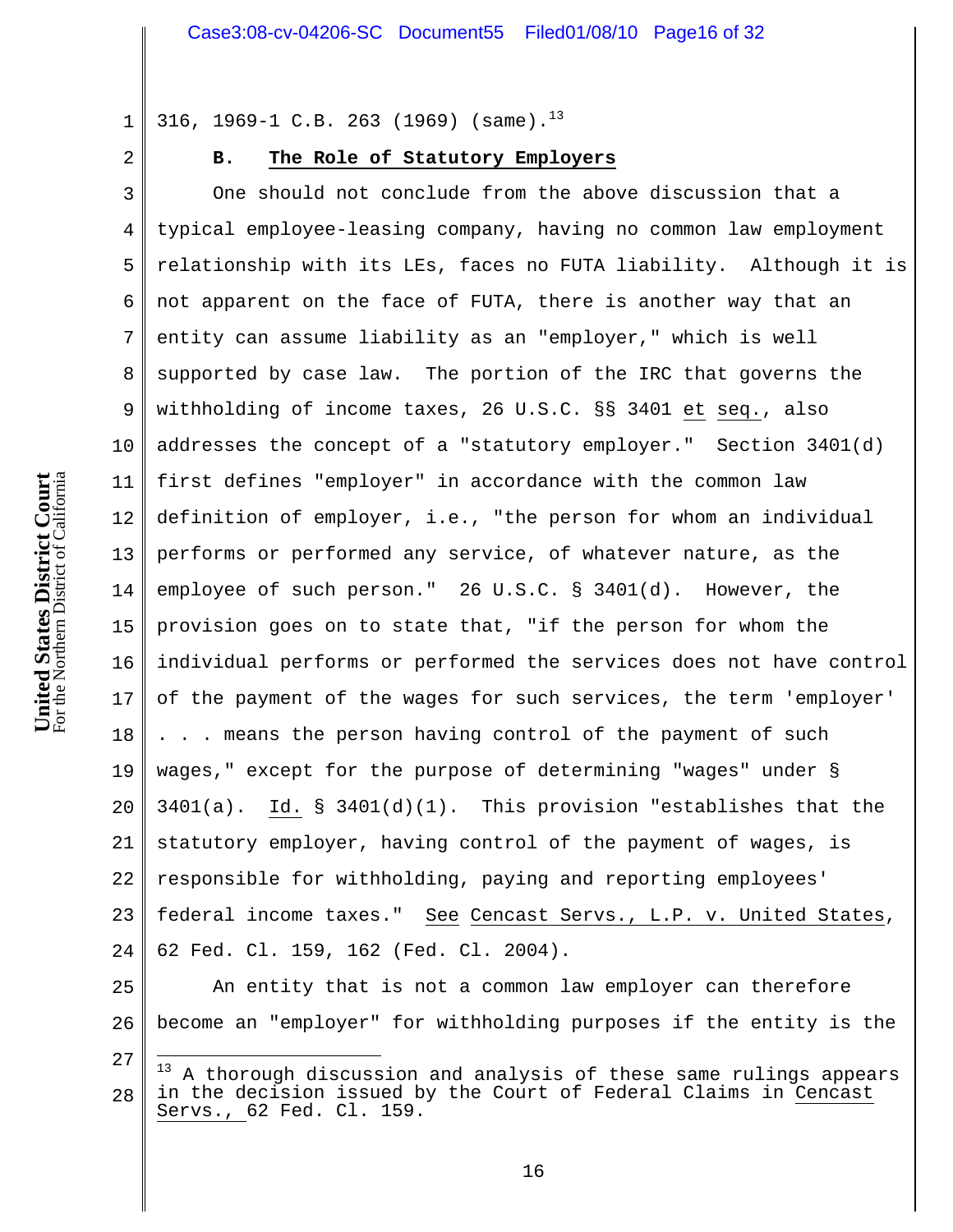## Case3:08-cv-04206-SC Document55 Filed01/08/10 Page17 of 32

1 2 3 4 5 6 7 8 9 10 11 12 13 14 15 16 17 "statutory employer," i.e., the one who pays the wages for work performed for a separate common law employer. In Otte v. United States, the Supreme Court determined that statutory employers under § 3401(d)(1) are also employers for the purpose of the Federal Insurance Contribution Act ("FICA"), 26 U.S.C. § 3101 et seq. 419 U.S. 43 (1974). Other courts have since interpreted FUTA to require statutory employers to pay FUTA taxes, even though they may not be the common law employers of their employees. See, e.g., Consol. Flooring Servs. v. United States, 42 Fed. Cl. 878, 879 (Fed. Cl. 1999) ("Courts have uniformly interpreted Otte to mean that  $\S$  3401(d)(1) employers are liable for . . . paying FUTA taxes . . . ."); see also In re Armadillo Corp., 561 F.2d 1382, 1386 (10th Cir. 1977); In re Laub Baking Co., 642 F.2d 196 (6th Cir. 198l). The position of the United States depends upon Mainstay's admitted status as a statutory employer,  $14$  since it is arguing that Mainstay is liable as a statutory employer of the LEs, even though it is not their common law employer.

## **C. How the Tribal Exception Operates with Regard to a Statutory Employer**

20 21 22 23 24 25 26 The Court now turns to the question of how the exceptions to the definition of "employment" found in  $\S$  3306(c), and the tribal exception of  $\S$  3306(c)(7) in particular, operate for  $\S 3401(d)(1)$ statutory employers. In other words, should a statutory employer be liable under FUTA where an employee performs services that would be considered "employment" if "employment" is defined by reference to the common law employer, but would not be considered

27

i<br>S

18

<sup>28</sup> Plaintiffs plead that Mainstay is a  $\S$  3401(d)(1) employer. See Compl. ¶ 22.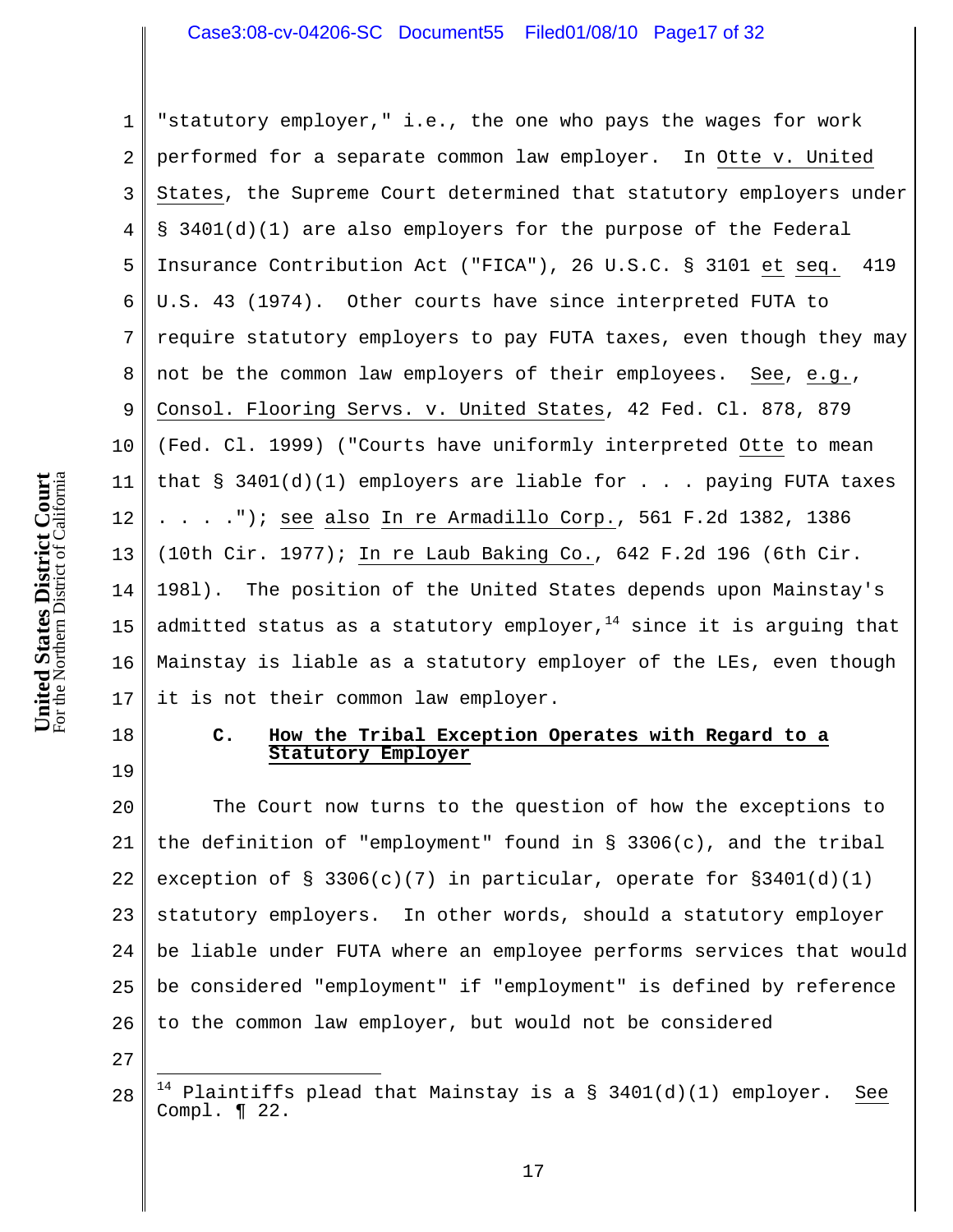1 2 3 4 "employment" if that term is defined by reference to the statutory employer? The Court concludes "employment" must be defined by reference to the common law employer, and that the statutory employer must be liable.

5 6 7 8 9 10 11 12 13 14 15 16 17 18 19 First, the Court notes that the statutory employer is an "employer" for FUTA purposes, no matter which employer is used to determine "employment" or evaluate the § 3306(c) exceptions. This is because § 3401(d), unlike § 3306(a), defines "employer" without reference to "employment." Under Otte and its progeny, a statutory employer defined by § 3401(d) is an "employer" for FUTA purposes, and this status is not dependent upon the existence of a common law relationship. Consol. Flooring, 42 Fed. Cl. at 879; see also 3401(d). The Court sees no reason to read into the text of § 3401(d) the requirement that a statutory employer have an "employment" relationship as defined by § 3306(c). Therefore, even in the absence of "employment" under  $\S$  3306(c), a statutory employer is an "employer" for FUTA purposes. The tribal exception clearly cannot preclude the existence of a statutory "employer" under FUTA.

20 21 22 23 24 25 26 27 28 The next question is which employer is relevant to defining "employment" for the purpose of establishing whether "wages" exist. As previously noted, see Part IV.A, supra, before Otte, the IRS considered the common law employer to be the relevant employer. A revenue ruling from 1954 presented a question very similar to the question now before the Court. See Rev. Rul. 54-471, 1954-2 C.B. 348 (1954). This ruling might be characterized as the mirror image of the situation presented by Mainstay. The ruling involved FUTA and FICA liability for demonstrators who were paid by a nonexempt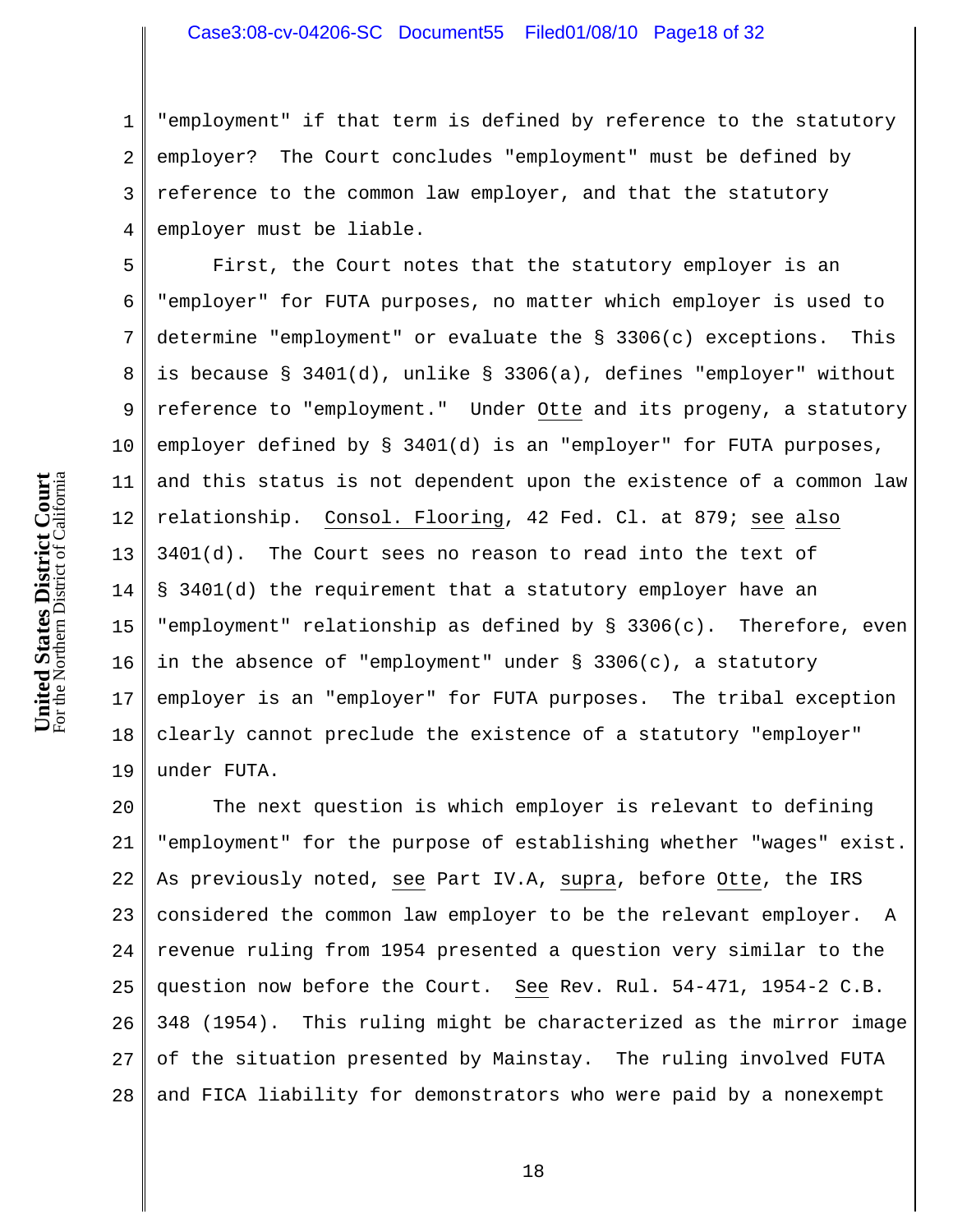## Case3:08-cv-04206-SC Document55 Filed01/08/10 Page19 of 32

1 2 3 4 5 6 7 8 9 10 11 12 third-party agency, but who provided short-term services for a state-owned citrus commission, which was an exempt entity under the precursor for the modern  $\S$  3306(c)(7). The IRS found that the state was the common law employer of the demonstrators, even though the nonexempt third-party agency was responsible for reimbursing the demonstrators. Based on this, the IRS concluded that "the common law relationship of employer and employee existed between the [state citrus] commission and the demonstrators and their services are excepted from 'employment.'" Id. In other words, the existence of a common law employment relationship between the demonstrators and the state was sufficient to trigger the exception to the definition of "employment."

13 14 15 16 17 18 19 20 21 22 23 24 25 26 27 28 Since Otte was decided, it is clear that the common law employer continues to be the relevant employer for defining and calculating "wages," even where a statutory employer is present. Section 3401(d)(1) specifically states that the statutory employer is not considered the "employer" for the purposes of subsection 3401(a), which sets out a definition of "wages" for withholding purposes and is similar to the definition for "wages" set out by FUTA, § 3306(b). Similarly, a recent decision issued by the Court of Federal Claims reflects that statutory employers must look to the common law relationship that exists between the employees and their common law employers to calculate "wages" in determining their FUTA liability. In Cencast Services, L.P., v. United States, the Court of Federal Claims concluded that an employee-leasing company, Cencast, which was liable for FUTA payments as the statutory employer of its LEs, had to calculate its liability based on the "wages" paid on behalf of the LEs' common law employers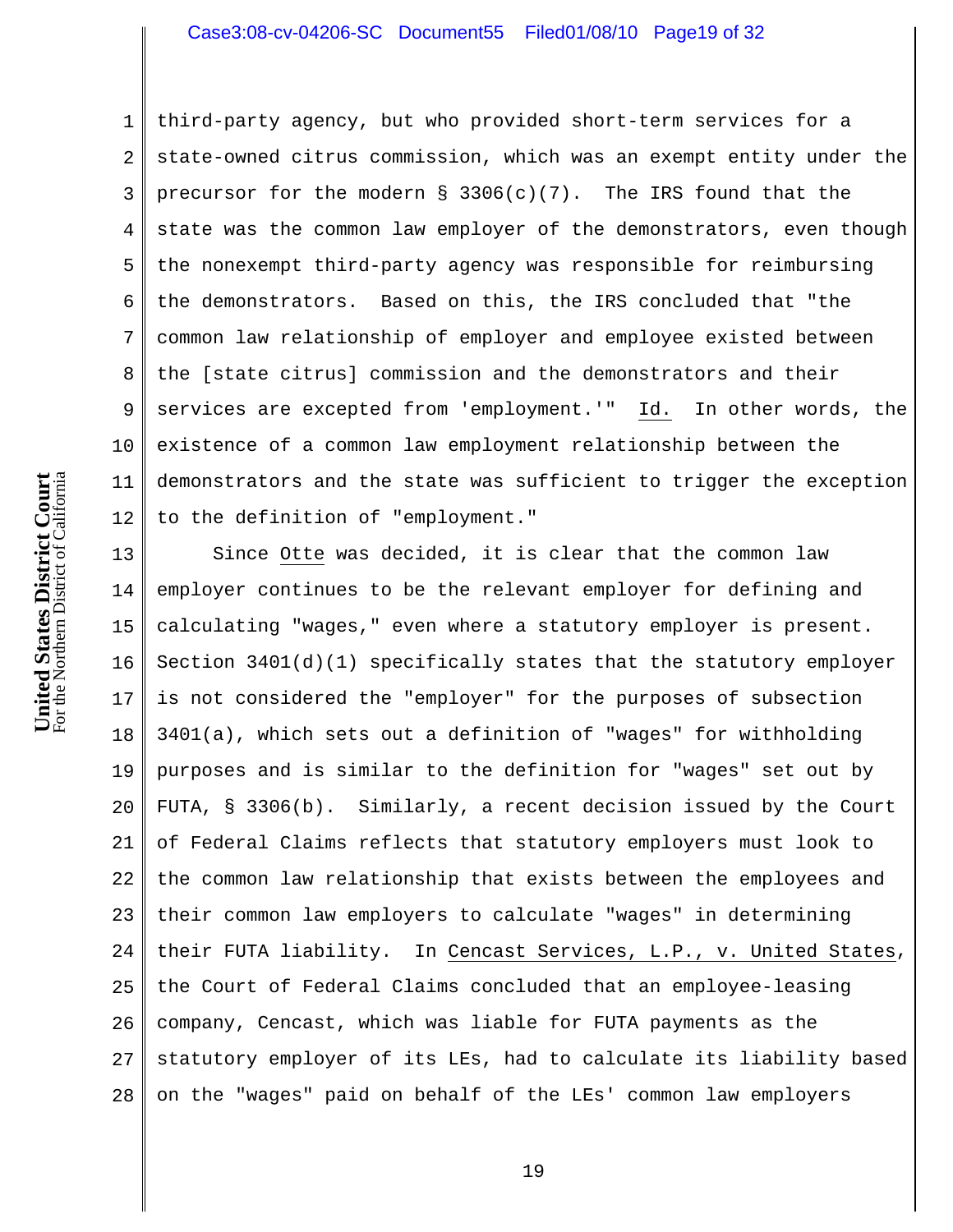1 2 3 4 5 6 7 8 9 10 (i.e., Cencast's customers, the companies to whom Cencast leased the services of its LEs, and to whom the LEs provided services). 62 Fed. Cl. at 183-84. Since FUTA imposes on each employer a duty to pay unemployment taxes that are calculated based only on the first \$7000 of wages paid to each employee, see 26 U.S.C. §§ 3301,  $3306(b)(1)$ , this ruling required Cencast to calculate its liability as a percentage of the first \$7000 paid to each LE by each of the LE's common law employers.<sup>15</sup> In short, it is the common law employer, and not the statutory employer, that matters when calculating wages under FUTA.

11 12 13 14 15 16 17 18 19 20 21 Although Cencast does not specifically address the issue of whether a statutory or common law employer is the relevant employer for applying the § 3306(c) exceptions, it does confirm that the common law employer is the relevant employer for determining "wages" under § 3306(b). The § 3306(c) exceptions are relevant to the assignment of FUTA liability in large part because of the role that "employment" plays in defining "wages." See Part IV.A, supra. The only reasonable and consistent conclusion is to read the definition of "wages" as turning on the existence of "employment" with reference to the common law employer, and not the statutory employer.

22 23 24 Plaintiffs point out that the language of the exception refers to services performed "in the employ" of a tribal body, instead of services "by an employee" of a tribal body. They argue that the

<sup>25</sup> 26 27 28 i.  $^{15}$  For example, if an LE had three common law employers during a calendar year, and the LE was paid more than \$7000 for services provided to each common law employer, then Cencast would be required to pay FUTA taxes based on \$21,000 of that LE's wages. However, if "wages" were calculated based solely upon the LE's relationship with Cencast, the statutory employer, Cencast would only be liable based on the first \$7000 of remuneration.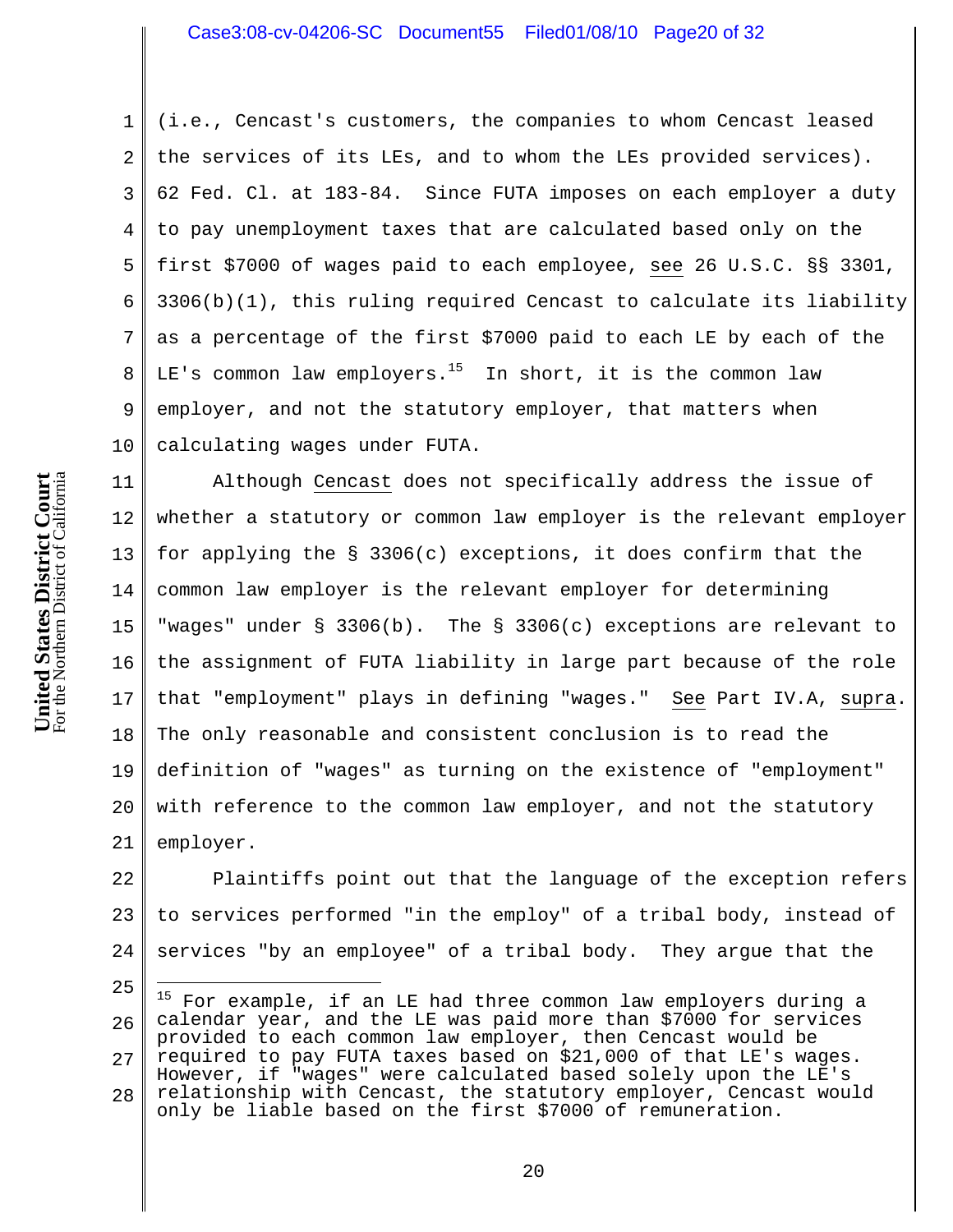## Case3:08-cv-04206-SC Document55 Filed01/08/10 Page21 of 32

1 2 3 4 5 6 7 8 Court should consider the services of the LEs to be services "in the employ" of Mainstay, irrespective of the existence of any common law employment relationship. Pls.' MSJ at 14-18. Plaintiffs rely upon Independent Petroleum Corp. v. Fly, in which a panel for the Fifth Circuit based its decision in large part upon Congress's use of the phrase "in his employ" in the social security tax scheme, instead of "employee." 141 F.2d 189, 190, (5th Cir. 1944).

9 10 11 12 13 14 15 16 17 18 19 20 21 22 23 24 25 26 27 28 The Court disagrees with Plaintiffs' reading of the phrase "in the employ of . . . ." FUTA never defines this phrase. Plaintiffs have not presented a compelling basis for concluding that A should be considered "in the employ" of B, simply because A receives remuneration from B for services that A performed for C (particularly where C reimburses B in full). In this scenario, B is a middleman, and not an "employer" in any meaningful sense besides the special sense established by  $\S$  3401(d)(1). B does not directly receive the services of A, though B may benefit from A's services just as any vendor receives a benefit from the products that it sells. In addition, the most natural reading of this phrase does suggest that it relates to the common law employer -- FUTA textually and historically relies upon the existence of a common law employment relationship to hold an employer liable, and it therefore generally holds an employer liable for "individuals in his employ" where those individuals are his common law employees. See Part IV.A, supra. Even though Independent Petroleum suggests that the phrase "in the employ" may be broader than the term "employee," it does not suggest that the phrase extends beyond common law employment relationships. 141 F.2d 191. Instead, the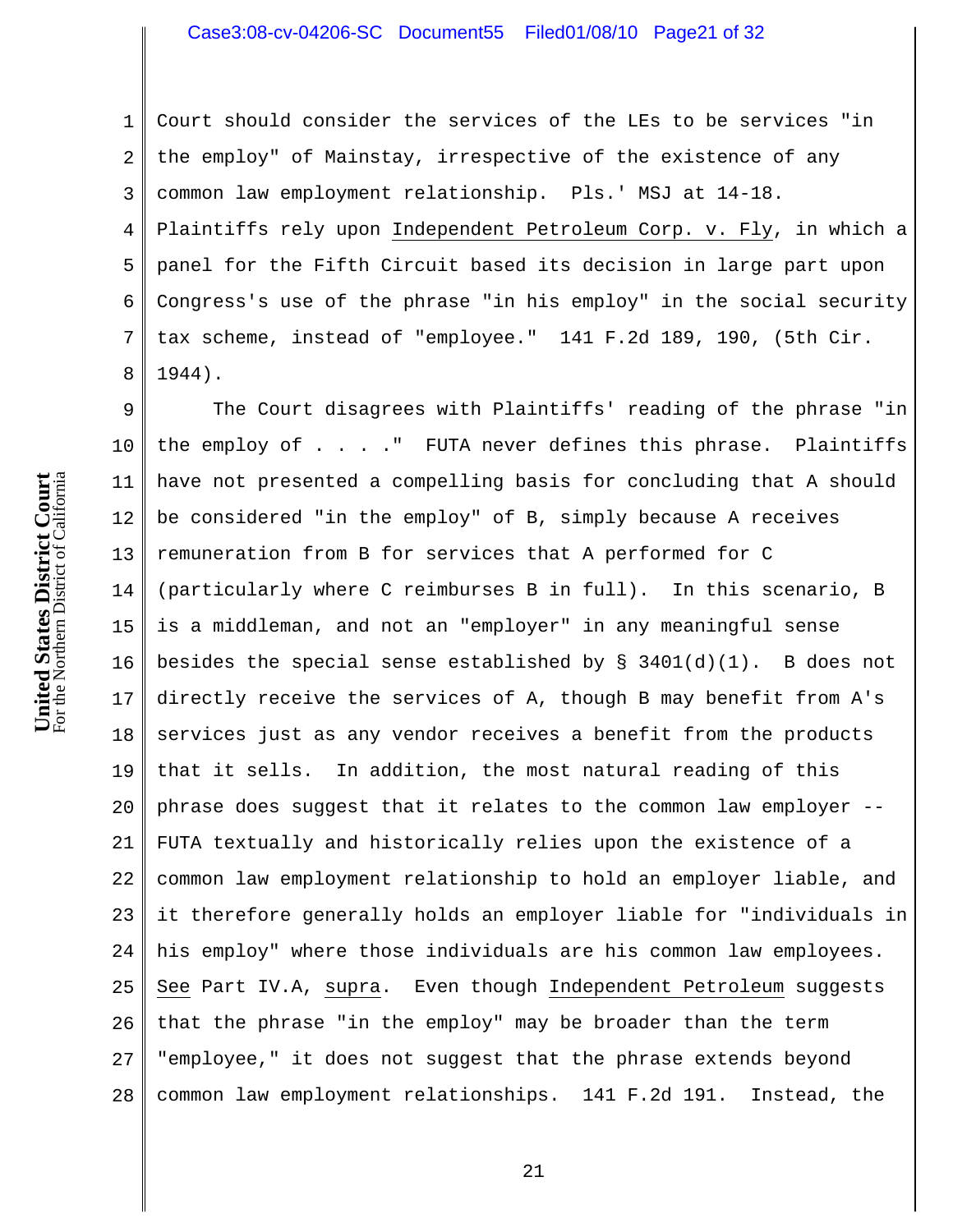1 2 3 4 5 6 Fifth Circuit used that language to support its conclusion that an officer who effectively performed no duties and received nothing of value from the company was not "in the employ" of that company. Id. ("Nominal officers such as honorary Vice-presidents and this Secretary, who do nothing and are paid nothing, were not intended to be made into employees throughout the Act.").

7 8 9 10 11 12 13 14 Plaintiffs also point out that FUTA imposes liability "with respect to having individuals in his employ," § 3301, and argue that this must be read to have the same meaning as "in the employ," as used by  $\S$  3306(c)(7). Pls.' MSJ at 15-16. "Thus, if individuals are paid wages 'in the employ' of Mainstay for purposes of establishing FUTA tax liability under Section 3301, those same individuals should be considered as serving 'in the employ' of Mainstay for purposes of the exemption." Id.

15 16 17 18 19 20 21 22 23 24 25 26 27 28 This Court agrees that, where an employer is an employer solely by virtue of his statutory relationship with an individual (i.e., a § 3401(d)(1) employer), that individual is clearly "in his employ" for the purpose of establishing liability under § 3301. See Consol. Flooring, 42 Fed. Cl. at 879. However, the Court believes that this is a departure from the general rule that an individual will be "in his employ" where a common law employment relationship exists. This departure is brought about by Otte and its progeny, and may be applied narrowly. The Court concludes that the language and structure of FUTA and related IRC provisions require the normal reading of "in the employ" under § 3306(c), even where the special reading of "in his employ" under § 3301 is mandated by the statutory employer context. "Although we generally presume that identical words used in different parts of the same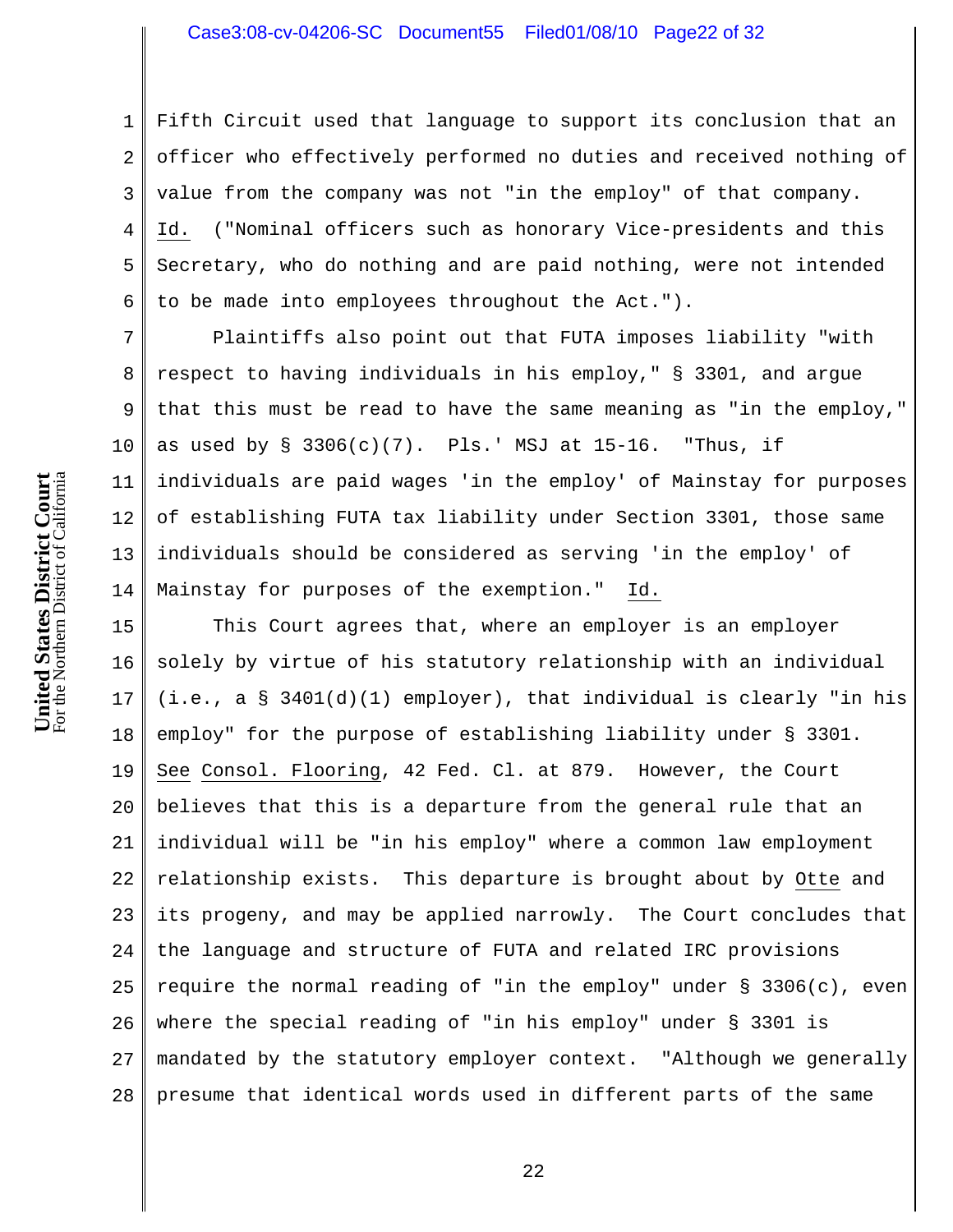## Case3:08-cv-04206-SC Document55 Filed01/08/10 Page23 of 32

1 2 3 4 5 6 7 8 9 10 11 12 13 act are intended to have the same meaning, the presumption is not rigid and the meaning of the same words well may vary to meet the purposes of the law." United States v. Cleveland Indians Baseball, 532 U.S. 200, 213) (2001) (quoting Atlantic Cleaners & Dyers, Inc. v. United States, 286 U.S. 427, 433 (1932)) (internal quotation marks and brackets omitted). In § 3306(c)(7), "in the employ" is read primarily for the purpose of establishing whether the remuneration paid to that individual can be considered "wages" under FUTA, and "wage" determinations must be made with respect to the common law employer. In addition, this reading preserves the primacy of the common law employment relationship in evaluating FUTA liability, which predates Otte and continues to operate for the purpose of calculating employer liability.

14 15 16 17 18 19 20 21 22 23 24 25 26 27 28 The Court also recognizes that Plaintiffs' reading of the statute would allow non-tribal employers to easily obtain the tax advantages that Congress has created for tribal bodies (or, for that matter, for other entities exempted under  $\S$  3306(c)). Every time a nonexempt employer retained the services of an exempted employee leasing company, the federal and state unemployment tax liability of the employer would change significantly, even though the fundamental relationship between the employee and the client common law employer would not necessarily be disturbed. This would create a theoretically limitless potential for abuse. Congress could not have intended its carefully crafted exceptions to FUTA liability to be susceptible to such expansion. Plaintiffs' reading of the tribal exemption would allow for practices that go well beyond Congress's clear goal of providing assistance to tribal bodies by putting them on the same ground as state governmental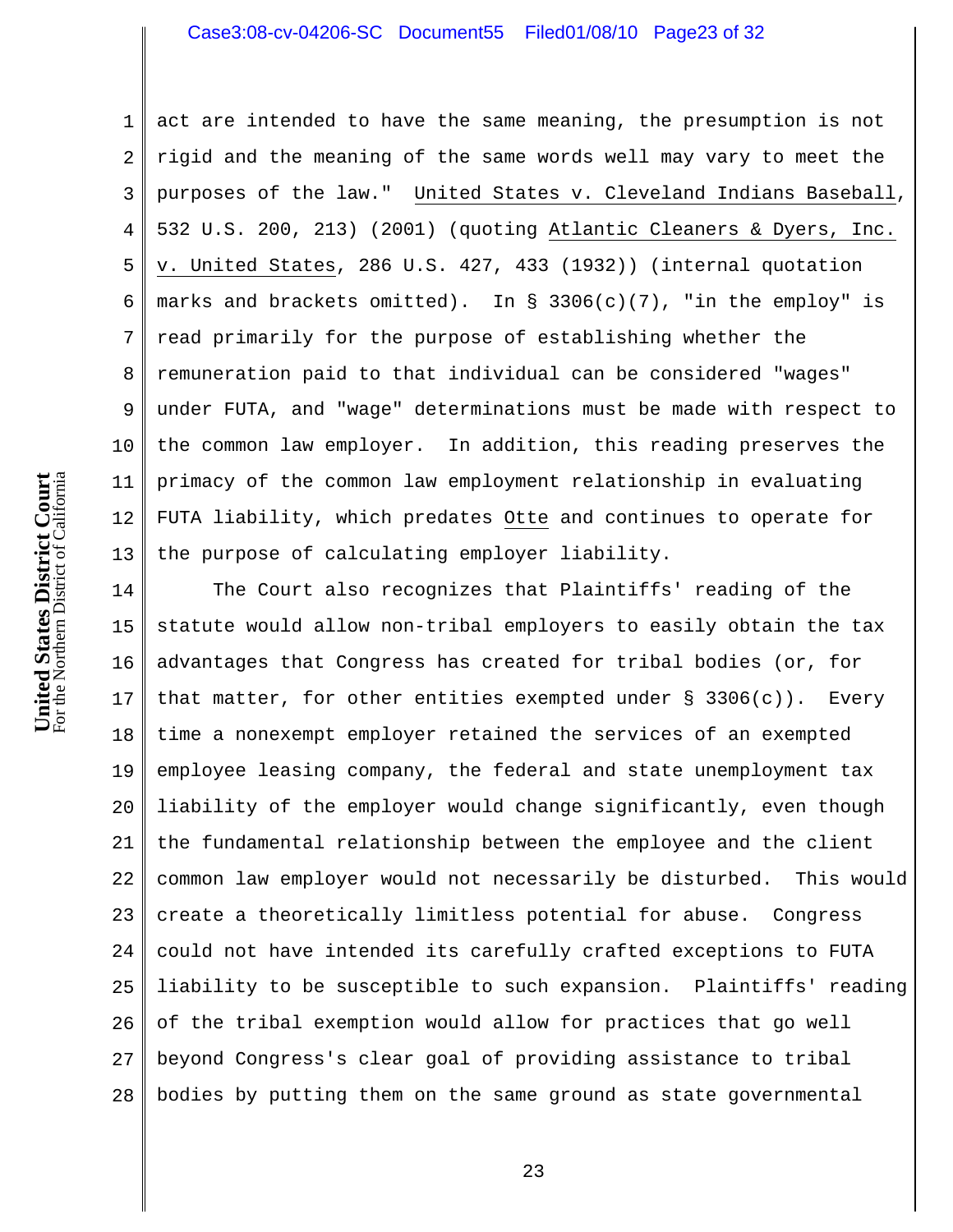1 2 bodies. The United States' reading of the provision avoids this potential for abuse.

3 4 5 6 7 8 9 10 11 12 This Court finds that the exception to the definition of "employment" for "services performed . . . in the employ of an Indian tribe, or any instrumentality" thereof,  $\S$  3306(c)(7), is only available when an Indian tribe is the common law employer of the employees in question. When an Indian tribe is merely the statutory employer, the applicability of this exception depends upon the employee's relationship with his or her common law employer. Where the common law employer is not an Indian tribe, and where no other exemption under  $\S$  3306(c) applies, the statutory employer will be liable under FUTA.

13

23

#### **D. Whether Mainstay is the Common Law Employer of the LEs**

14 15 16 17 18 19 20 21 22 Plaintiffs contend that they are exempt because Mainstay is the common law co-employer of its LEs. Pls.' MSJ at 20-23. Plaintiff argues that "an individual may be the common law employee of both a staffing agency and its customer." Id. at 21 (citing Vizcaino v. U.S. Dist. Court for the W. Dist. of Washington, 173 F.3d 713, 723-25 (9th Cir. 1999).<sup>16</sup> The United States responds by claiming that the facts that Plaintiffs have presented to describe Mainstay's relationship with its LEs are legally insufficient to establish a common law employment relationship. US Opp'n at  $4-5.^{17}$ 

<sup>24</sup> 25 26 27 28 J. <sup>16</sup> The Court assumes that it is possible for an employee to have more than one common law employer for FUTA purposes. The United States argues that such an outcome "raises the issue of which entity's status is controlling for tax purposes. . . . The question could be equally relevant for each of the twenty-one section 3306(c) exceptions, as well as comparable social security and income tax withholding equivalents." US Opp'n at 19 n.6. The United States bases its arguments on the declarations submitted by Plaintiffs, and also upon the declarations submitted in support of the US MSJ by Internal Revenue Agents Green and Larry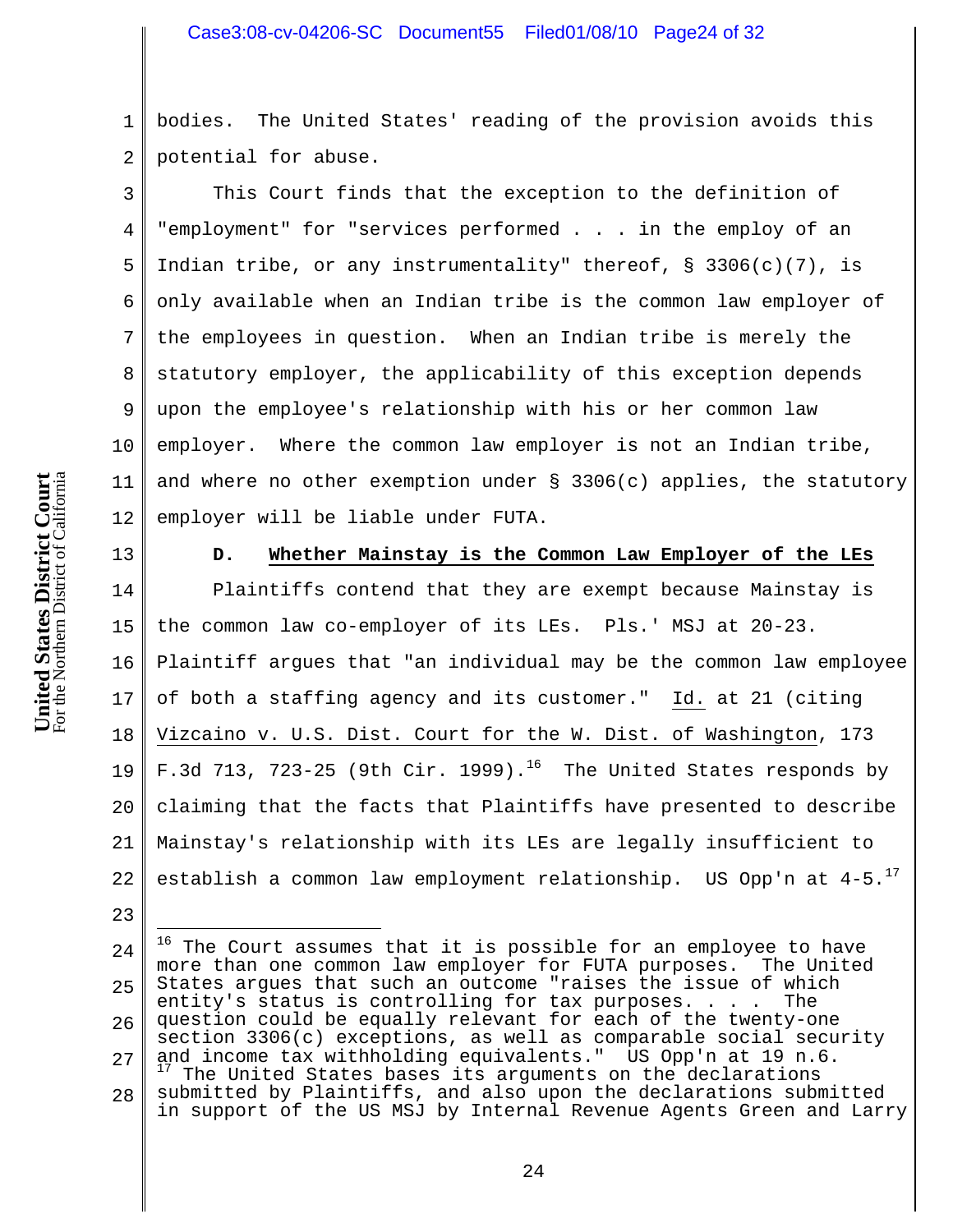- 2 3 4 5 6 7 8 9 10 For the Northern District of California **United States District Court**<br>For the Northern District of California **United States District Court** 11 12 13 14 15 16 17
- 1 18 19 20 21 The existence of a common law employment relationship depends upon a variety of factors: In determining whether a hired party is an employee under the general common law of agency, we consider the hiring party's right to control the manner and means by which the product is accomplished. Among the other factors relevant to this inquiry are the skill required; the source of the instrumentalities and tools; the location of the work; the duration of the<br>relationship between the parties; whether the relationship between the hiring party has the right to assign additional projects to the hired party; the extent of the hired party's discretion over when and how long to work; the method of payment; the hired party's role in hiring and paying assistants; whether the work is part of the regular business of the hiring party; whether the hiring party is in business; the provision of employee benefits; and the tax treatment of the hired party. No one of these factors is determinative. Cmty. for Creative Non-Violence v. Reid, 490 U.S. 730, 751-52 (1989) (citations and footnotes omitted). Relevant IRS regulations cite a similar list of factors, stating that an employment relationship generally exists: when the person for whom services are performed<br>has the right to control and direct the the right to control individual who performs the services, not only as to the result to be accomplished by the work but also as to the details and means by which that result is accomplished. That is, an employee is subject to the will and control of the employer i K. Lauer. Docket Nos. 27, 39. Plaintiffs have objected to both of these declarations, and argue that the agents fail to establish a

Case3:08-cv-04206-SC Document55 Filed01/08/10 Page25 of 32

22 23 24 25 26 27 28 basis for their personal knowledge of the facts presented, and that the Lauer Declaration and attached exhibits also contain inadmissible hearsay. Docket Nos. 43, 47. The United States has not responded to either objection. The Court finds that Plaintiffs have themselves sufficiently described the operation of Mainstay, such that reference to both declarations, and the majority of their attached exhibits, is unnecessary for the resolution of these Motions. The Court therefore assumes, arguendo, that the objections are well founded and resolves them in Plaintiffs' favor. The objections are SUSTAINED and the relevant portions of each declaration and their attached exhibits are STRICKEN. The sole exception is the printout of the Blue Lake Rancheria Website, which the Court has already addressed in footnote 4, supra.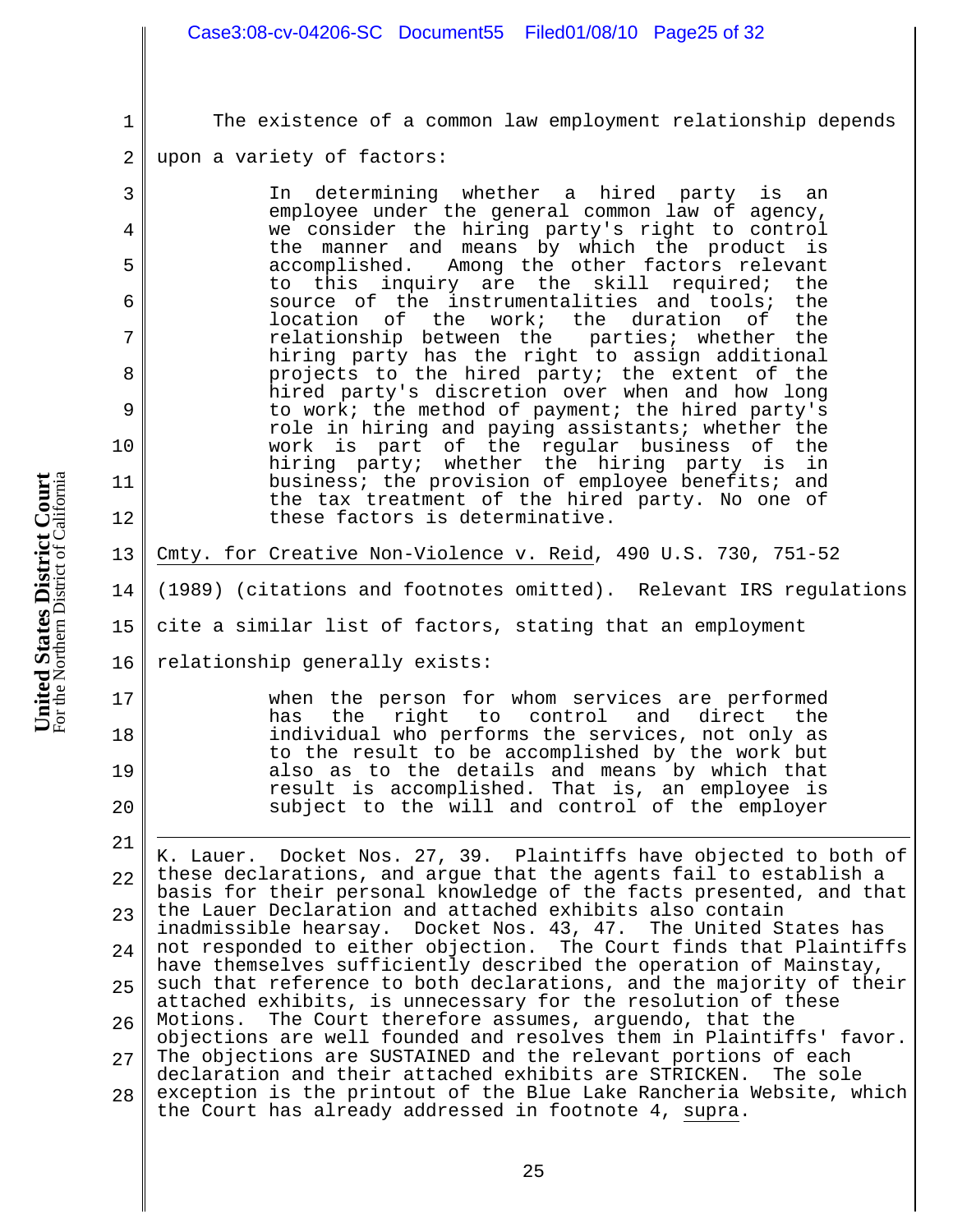not only as to what shall be done but how it shall be done. In this connection, it is not necessary that the employer actually direct or control the manner in which the services are performed; it is sufficient if he has the right to do so. The right to discharge is also an<br>important factor indicating that the person important factor indicating that the person possessing that right is an employer. Other factors characteristic of an employer, but not<br>necessarily present in every case, are the necessarily present in every case, are the furnishing of tools and the furnishing of a place to work, to the individual who performs the services.

26 C.F.R. § 31.3306(i)-1(b).

9 10 11 12 13 14 15 16 17 18 19 20 21 22 23 24 25 26 The authority cited by both parties demonstrates that "the hiring party's right to control the manner and means" of the employee's services is a very important consideration in determining the existence of a common law employment relationship. See id.; Creative Non-Violence, 490 U.S. at 751. Both parties rely heavily upon Revenue Ruling 87-41, 1987-1 C.B. 296 (1987), which specifically addresses the question of whether an individual is a common law employee of a firm that sells the services of that individual to its clients. It offers a list of factors for consideration, as well as three hypothetical test cases. Id. Notably, it resolves each test case on the basis of whether the hiring firm "retain[s] any right to control the performance of the services" of the employee. Although it is true that no one factor is determinative, Creative Non-Violence, 490 U.S. at 751, the Court finds it notable that the IRS afforded this factor so much weight. This factor is particularly well suited for determining the nature of an employment relationship in the context of a company that leases or sells the services of individuals to its clients.

27 28 Plaintiffs have not provided any evidence that suggests that Mainstay possessed "the right to control the manner and means by

1

2

3

4

5

6

7

8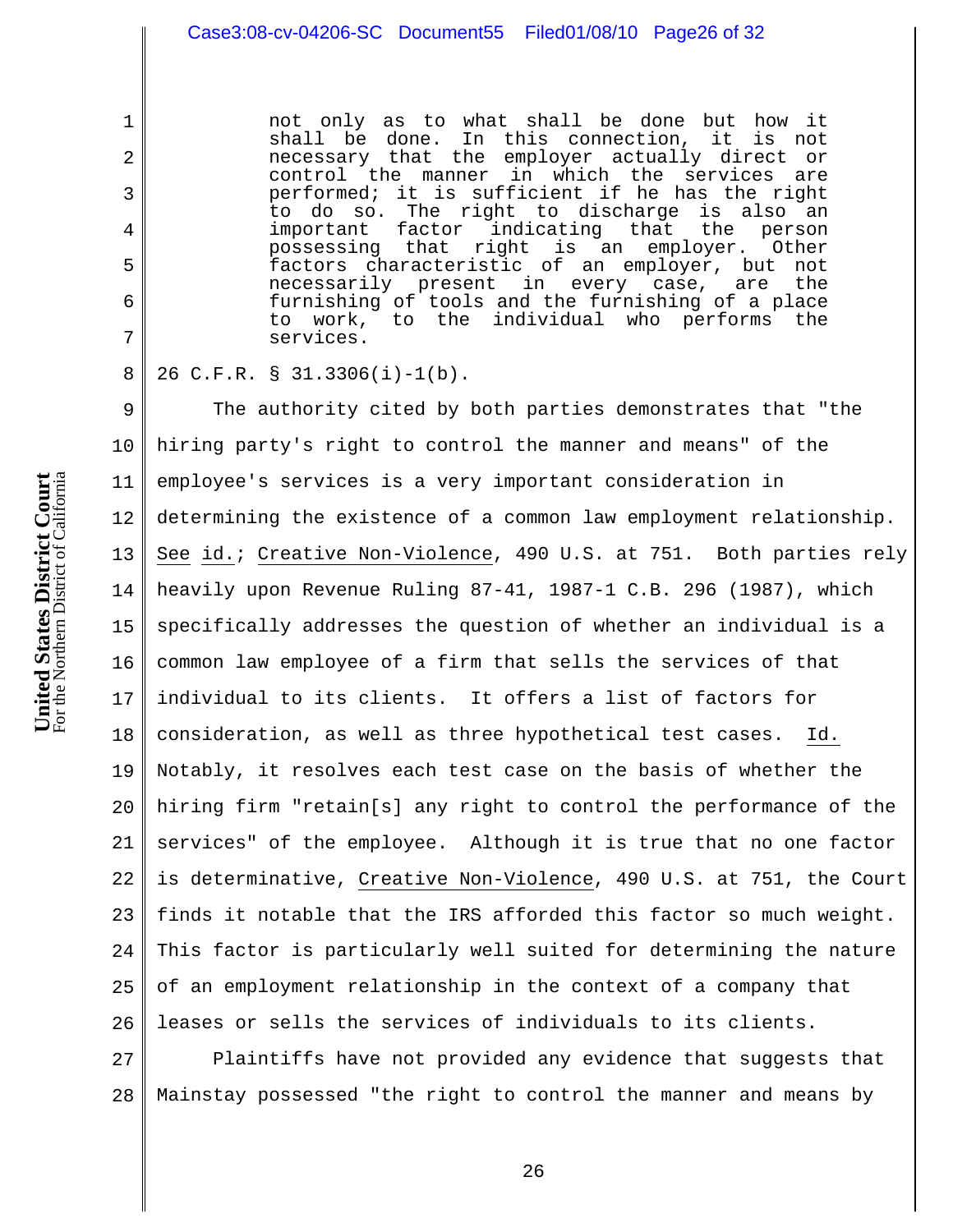## Case3:08-cv-04206-SC Document55 Filed01/08/10 Page27 of 32

1 2 3 4 5 6 7 8 9 10 11 which the product is accomplished." C.f. Cmty. for Creative Non-Violence v. Reid, 490 U.S. at 751. Instead, all evidence submitted by Plaintiffs suggests that the employees' "daily work activity would be directed by supervisors at the worksite." Sparks Decl. ¶ 4. The Employee Handbook states that "[y]our day-to-day job duties, hours, and activities will be directed and supervised by management at your worksite company," Employee Handbook at 5, and the Management Guide confirms that "[a]lthough Mainstay will be integrated into areas involving employee services, your employees still work for your company and you still direct their day-to-day activities in the workplaces," Management Guide at 4.

12 13 14 15 16 17 18 19 20 21 22 23 24 25 The fact that "the "clients' on-site supervisors were also Mainstay employees" is irrelevant. See Pls.' MSJ at 22-23. These supervisors were "hired by Mainstay at the same time the employees were hired by Mainstay." Sparks Decl. ¶ 12. Plaintiffs never suggest that Mainstay had any degree of control over the details and means of the supervisors' service. Unless Plaintiffs can provide a basis for concluding that a common law employment relationship existed between the supervisors and Mainstay, the fact that Mainstay had a statutory employment relationship with these supervisors is of no significance to the question of whether Mainstay had the right to direct the means and details of the LEs' services. Plaintiffs may not cobble together a common law employment relationship from two statutory employment relationships.

26 27 28 Plaintiffs' brief does include a vague factual assertion that may be construed as a claim that Mainstay retained a right to control the services provided by the LEs: "Mainstay provides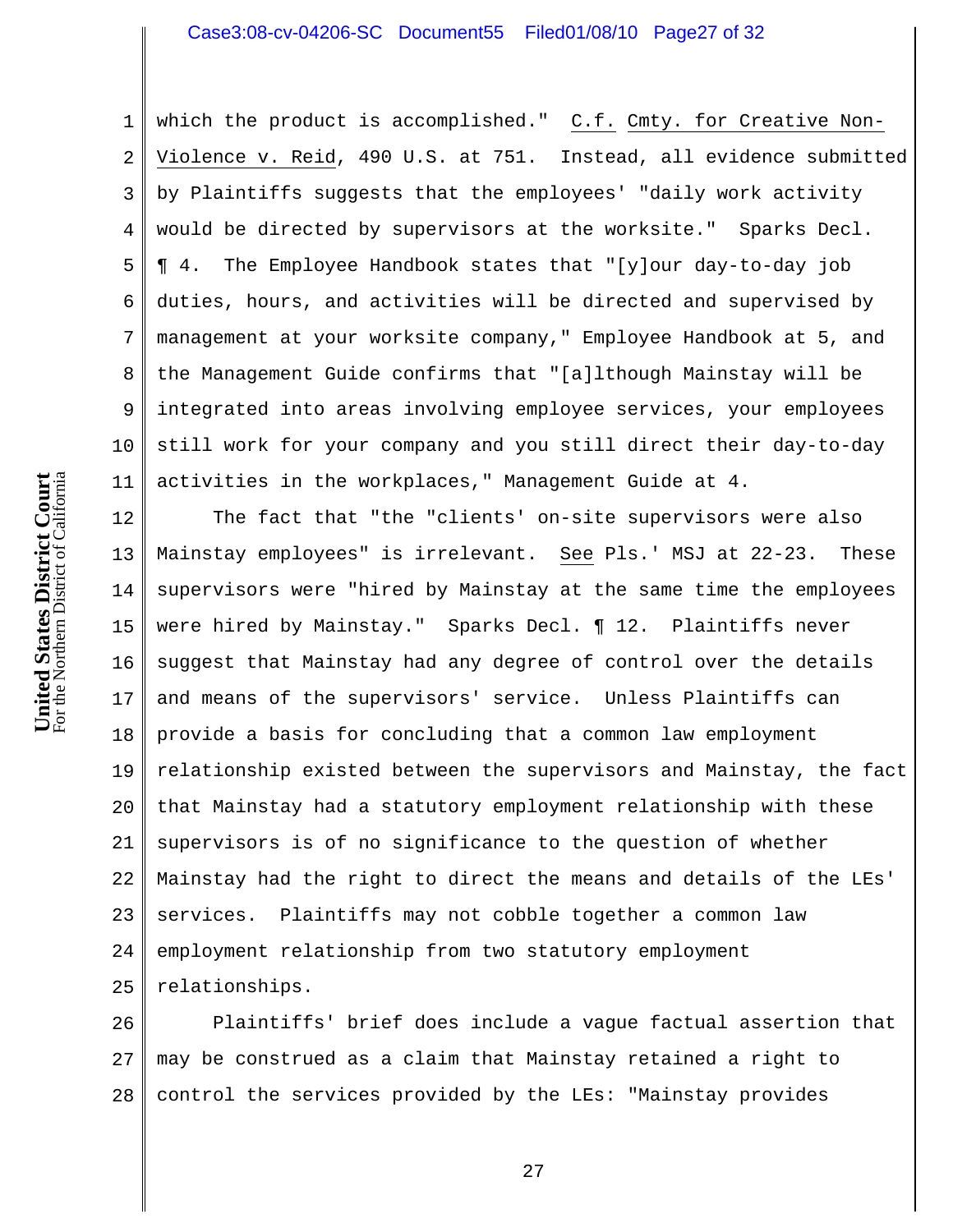## Case3:08-cv-04206-SC Document55 Filed01/08/10 Page28 of 32

1 2 3 4 5 6 7 8 9 10 11 significant continuing oversight and direction concerning the overall employment relationship and management of the employees and direction concerning the overall employment relationship and management of the employees . . . . " Pls.' SJM at 22. To the extent that this factual assertion claims "the right to control the manner and means by which the product is accomplished," it is unsupported by Plaintiffs' affidavits. Plaintiffs allege various rights, such as input in the termination and hiring process, possession of personnel records, and control over benefits, but none of this amounts to supervision as to the means or details of service.

12 13 14 15 16 17 18 19 20 21 22 23 24 25 26 27 28 Similarly, Plaintiffs establish that Mainstay retained limited oversight over general aspects of the LEs' relationships with their workplaces, such as the investigation of harassment claims, discipline, and termination; Mainstay also required its clients to "comply with its direction and guidance to manage risks and promote employee safety." See Hansen Decl. §§ 7-8; see also Sparks Decl. ¶ 10 (describing "policies devoted to maintaining a safe and healthy working environment"). The Court finds that such general oversight rights, which exist for all types of employment and do not relate to the details of any particular job, do not suffice to give Mainstay the "the right to control and direct the individual who performs the services, not only as to the result to be accomplished by the work but also as to the details and means by which that result is accomplished." 26 C.F.R.  $\S$  31.3306(i)-1(b). Instead, all evidence submitted by Plaintiffs suggests that the rights and duties at the "details and means" level of employment remained solely the province of Mainstay's clients. The Court

For the Northern District of California **United States District Court**<br>For the Northern District of California **United States District Court**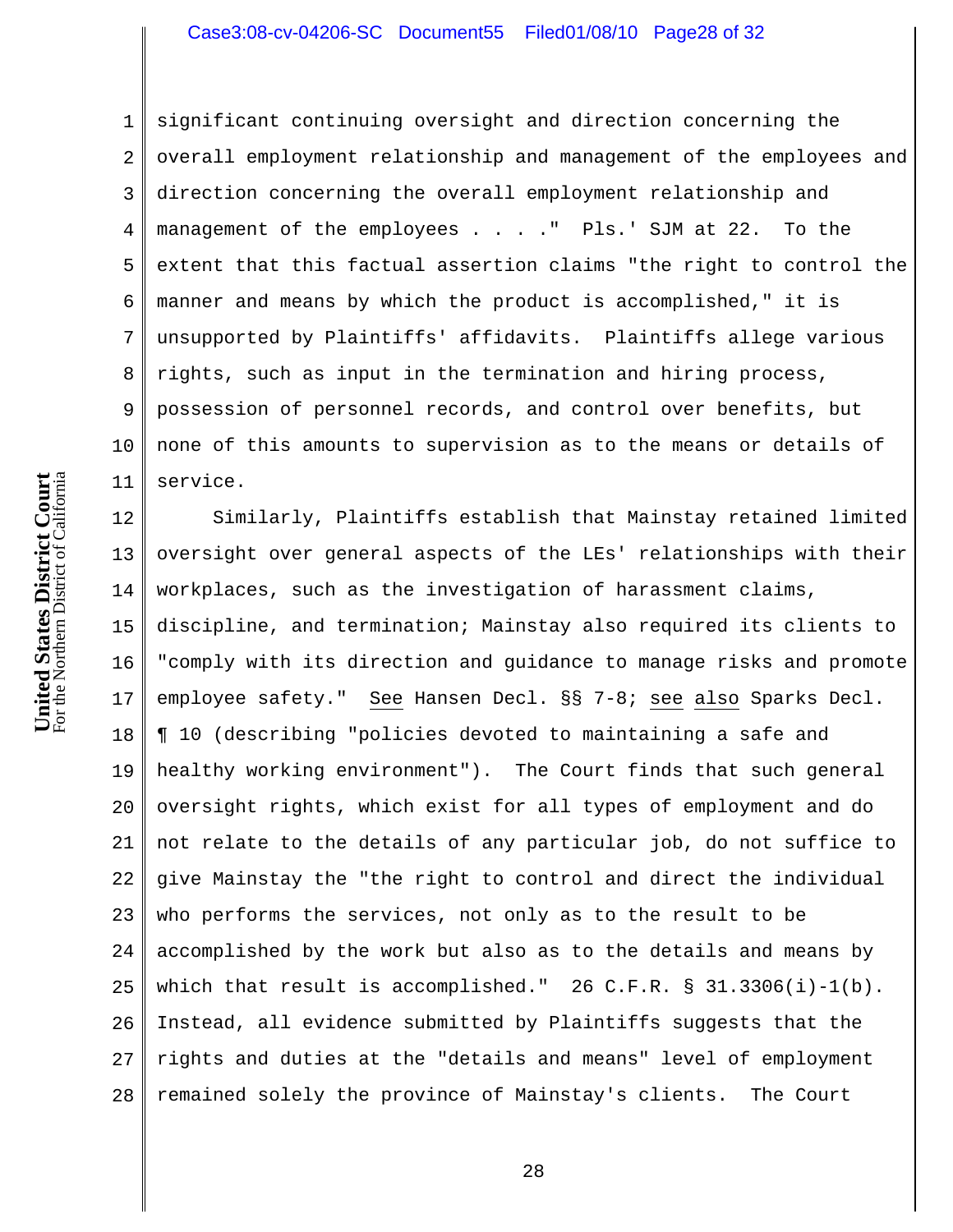1 2 finds that Mainstay has therefore failed to establish this important aspect of the employment relationship.

3 4 5 6 7 8 9 10 11 12 13 14 15 16 17 18 19 20 Plaintiffs point to several other factors to support the existence of a common law employment relationship, such as the fact that Mainstay controls the pay and benefits of the LEs (and pays the LEs even if its clients fail to reimburse Mainstay). Hansen Decl. ¶¶ 5, 14. It furnished the LEs with insurance. Hansen Decl. ¶ 5. Mainstay directed its clients to undergo safety training and risk management, and handled harassment complaints. Id. ¶ 6. It also handled certain tax and employment liabilities. Id. ¶ 12. It made sure that the LEs "understood" that Mainstay was its employer, and required them to sign an agreement to that effect. Sparks Decl. ¶ 5. Mainstay's Employee Handbook set out guidelines for a wide variety of policies including absenteeism, harassment, computer and email usage, appearance, and smoking. See Employee Handbook at 11-21. Most significantly, Mainstay maintained the right to hire and fire employees, Hansen Decl. ¶ 5; Sparks Decl. ¶ 6, which is "also an important factor indicating that the person possessing that right is an employer," 26 C.F.R. § 31.3306(i)-  $1(b).^{18}$ 

21 22 The Court finds that the facts established by Plaintiffs, even when construed in the light most favorable to Plaintiffs, are

24 25 26 27 28 J.  $^{18}$  The United States contends that Mainstay's "right to discharge worksite employees is illusory." US Opp'n at 21. Although the extent to which Mainstay exercised its right to hire and fire appears to be in dispute, it is undisputed that it possessed such rights. See Standard Customer Agreements. The Court finds that any dispute regarding Mainstay's actual use of such rights is immaterial, since even if this Court assumes that Mainstay's rights were substantial and regularly utilized, these rights would be insufficient to support a common law employment relationship in this context.

23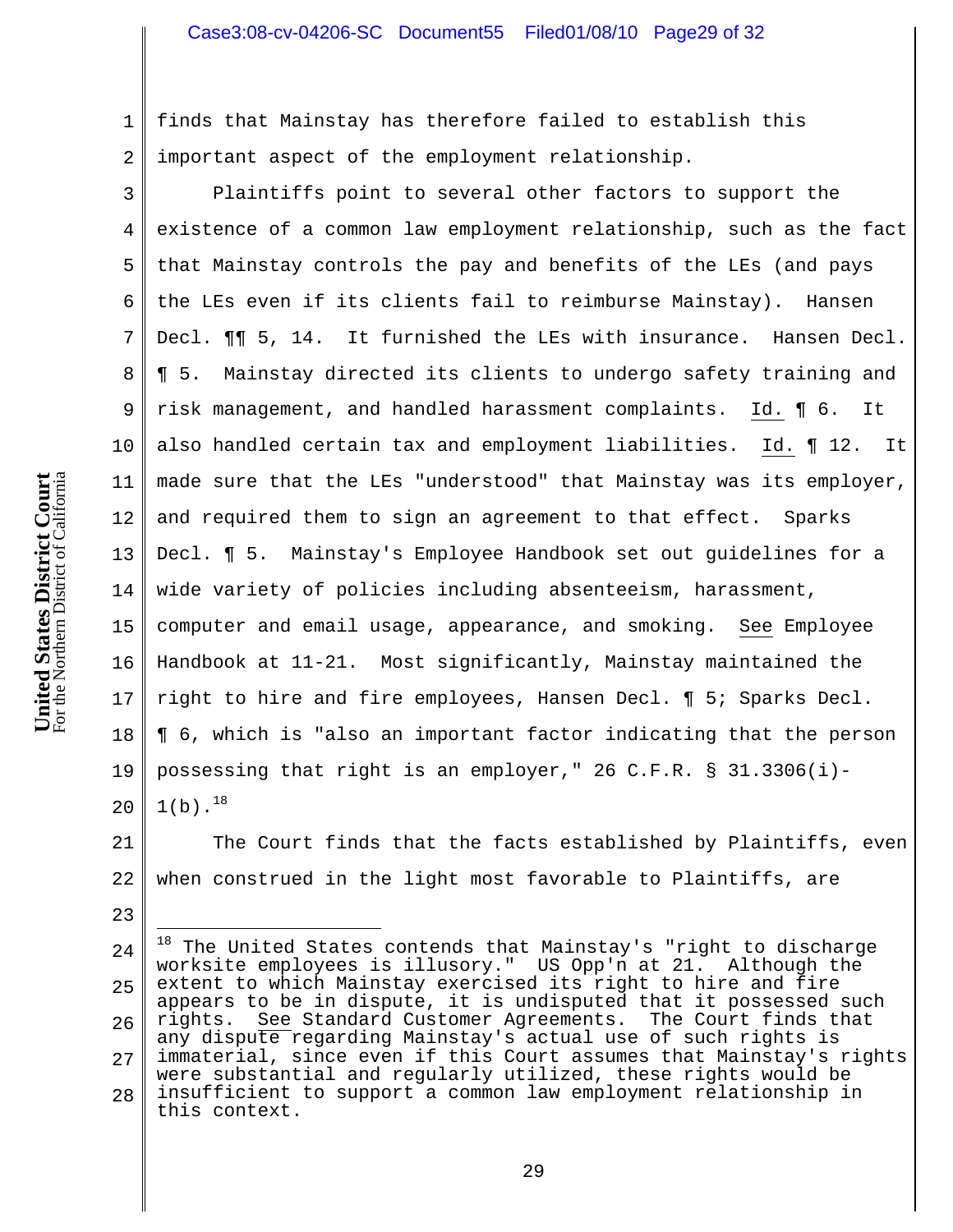## Case3:08-cv-04206-SC Document55 Filed01/08/10 Page30 of 32

1 2 3 4 5 6 7 8 9 10 11 12 13 legally insufficient to support the existence of a common law employment relationship between Mainstay and its LEs. The Court is mindful that Mainstay is a  $3401(d)(1)$  employer that operates by hiring its clients' employees as its own, Hansen Decl. ¶ 2, and did not fundamentally affect the day-to-day provision of services that these employees provided. Mainstay is in the business of assuming duties related to pay, benefits, and human resource supervision, as described above, and of leasing its employees services to its clients -- its relationship to its LEs is not dependent upon the nature of the services that they provide. Even assuming that Mainstay accepts a more robust set of duties and rights than most employee-leasing agencies, the Court finds that it has failed to establish that its role is that of a common law employer.

14

#### **E. The Significance of the ALJ Order**

15 16 17 18 19 20 21 22 23 24 25 26 27 28 Plaintiffs contend that "[t]he dual federal-state system created by the 2000 FUTA amendments gives state unemployment administrators a significant role in determining whether Tribes qualify for exemption from FUTA tax and treatment as reimbursing employers." Pls.' MSJ at 18. This Court recognizes that the results of its decision may be construed as inconsistent with the decision issued by the ALJ. See ALJ Order at 6-7. However, the ALJ's decision did not purport to interpret § 3306(c)(7). Nor did the ALJ consider the question of whether Mainstay was the common law employer of its LEs. Instead, it was based primarily upon section 606.5 of the CUIC. See id. Under this provision, an employee of a temporary staffing agency is considered the employee of that agency for the purposes of the CUIC, even though the employee's work was performed for the agency's client, regardless

For the Northern District of California **United States District Court**<br>For the Northern District of California **United States District Court**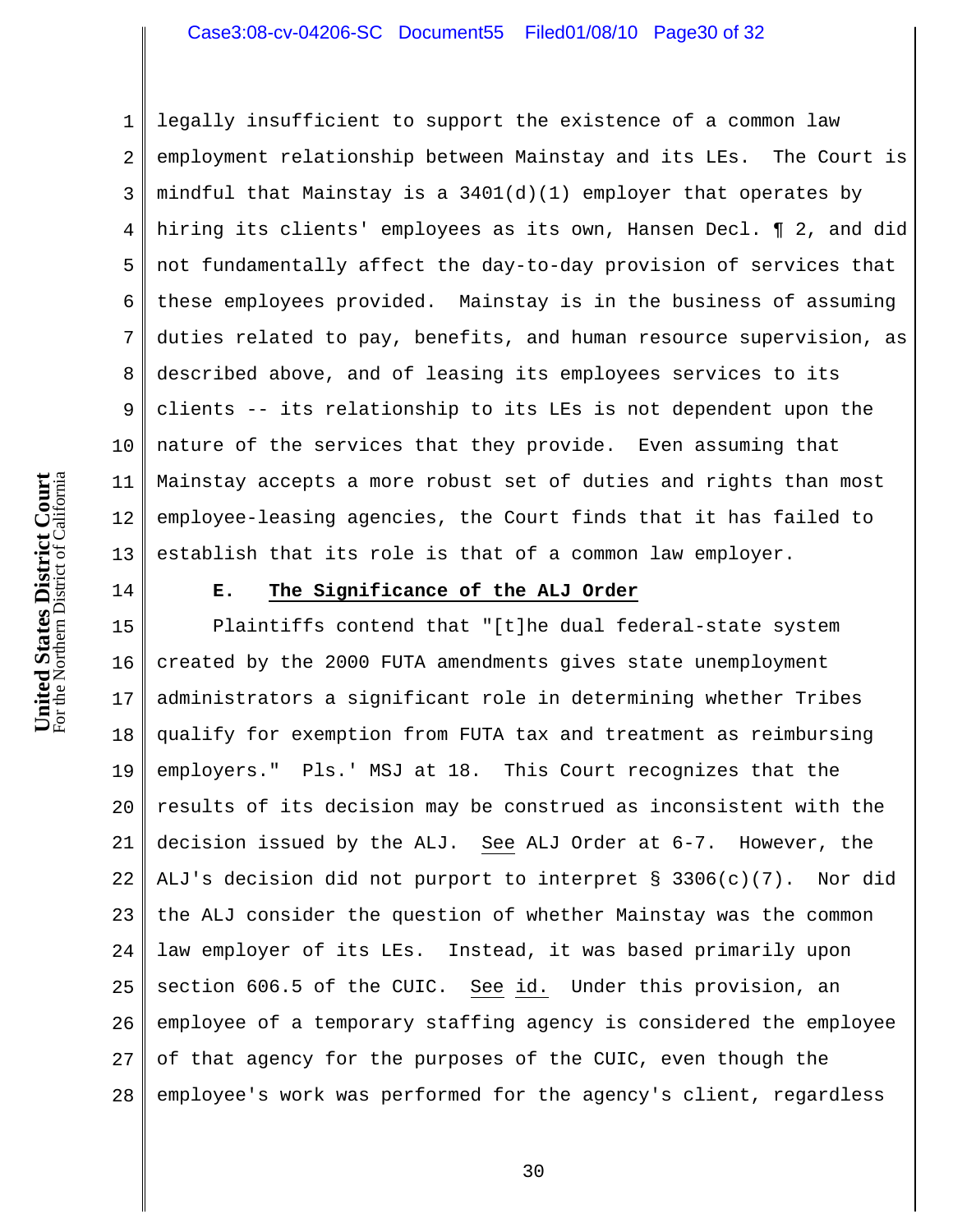1 2 3 4 of "the common law rules applicable in determining the employeremployee relationship . . . . " CUIC § 606.5(a), (c). Based on this provision, the ALJ concluded that Mainstay's employees were providing "services for" Mainstay. Id.

5 6 7 8 9 10 11 12 13 14 15 This Court cannot restrict its interpretation of FUTA by incorporating the unemployment code provisions of any particular state. Section 606.5 of the CUIC, which is similar to § 3401(d), did not require the ALJ to consider the common law employer of Mainstay's LEs for the purpose of determining the existence of "wages." As previously discussed, the exceptions to the definition of employment in FUTA operate by nullifying the existence of "wages," §§ 3306(b)-(c), which focus on the common law employer, and Mainstay is made a statutory "employer" by  $\S$  3401(d)(1) irrespective of the tribal exception of the definition of "employment."

16 17 18 19 20 21 22 23 24 25 26 27 28 Although it is possible that this ruling may have implications for the operation of state law, those questions are not now before this Court. Plaintiffs claim that this result will "inequitably require Mainstay to grossly overpay its unemployment tax liabilities. . . . These amounts would be a windfall for the federal government, and would not be shared with the State of California to help fund federally mandated extensions of unemployment benefits or for other purposes." Pls.' MSJ at 20. However, the ALJ's ruling did not require Mainstay to meet its state unemployment tax burden through the reimbursement method - it could have opted to pay state unemployment taxes as a regular nontribal employer. 26 U.S.C. § 3309(2). Plaintiffs have not demonstrated to this Court why Mainstay will be put in a worse